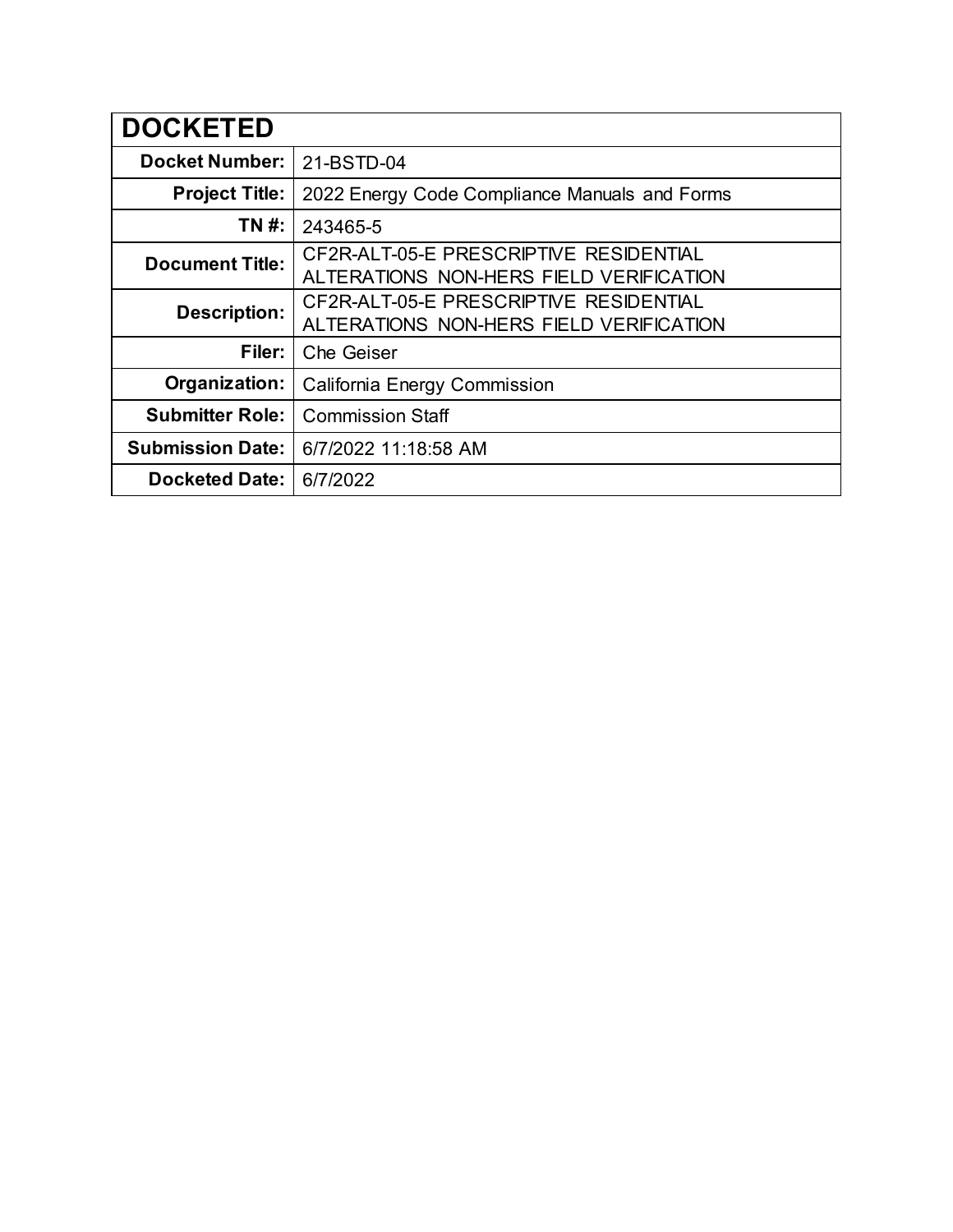

CEC-CF2R-ALT-05-E

# *SAMPLE FORM – NOT VALID FOR SUBMISSION TO BUILDING DEPARTMENTS*

#### **CERTIFICATE OF INSTALLATION**

| <b>Project Name:</b>     | Enforcement Agency:             |
|--------------------------|---------------------------------|
| <b>Dwelling Address:</b> | Permit Number:                  |
| City and Zip Code:       | <b>Permit Application Date:</b> |

*This compliance document is only applicable to simple alterations that do not require HERS verification for compliance. When HERS verification is required, a CF1R-ALT-01 shall first be registered with a HERS Provider Data Registry.* 

*Alterations to Space Conditioning Systems that are exempt from HERS verification requirements may use the CF1R-ALT-05 and CF2R- ALT-05 Compliance Documents. Possible exemptions from duct leakage testing include: less than 25 feet (ft) of ducts were added or replaced; or the existing duct system was insulated with asbestos; or the existing duct system was previously tested and passed by a HERS Rater. If space conditioning systems are altered and are not exempt from HERS verification, then a CF1R-ALT-02 must be completed and registered with a HERS Provider Data Registry.*

*Alterations that utilize closed cell Spray Polyurethane Foam (ccSPF) with a density of 1.5 to less than 2.5 pounds per cubic foot having an R-value greater than 5.8 per inch, or open cell Spray Polyurethane Foam (ocSPF) with a density of 0.4 to less than 1.5 pounds per cubic foot having an Rvalue of 3.6 per inch, shall complete and register a CF1R-ALT-01 with a HERS Provider Data Registry.*

*If more than one person has responsibility for installation of the items on this certificate, each person shall prepare and sign a certificate applicable to the portion of construction for which they are responsible. Alternatively, the person with chief responsibility for construction shall prepare and sign this certificate for the entire construction. All applicable Mandatory Measures shall be met. Temporary labels shall not be removed before verification by the building inspector.*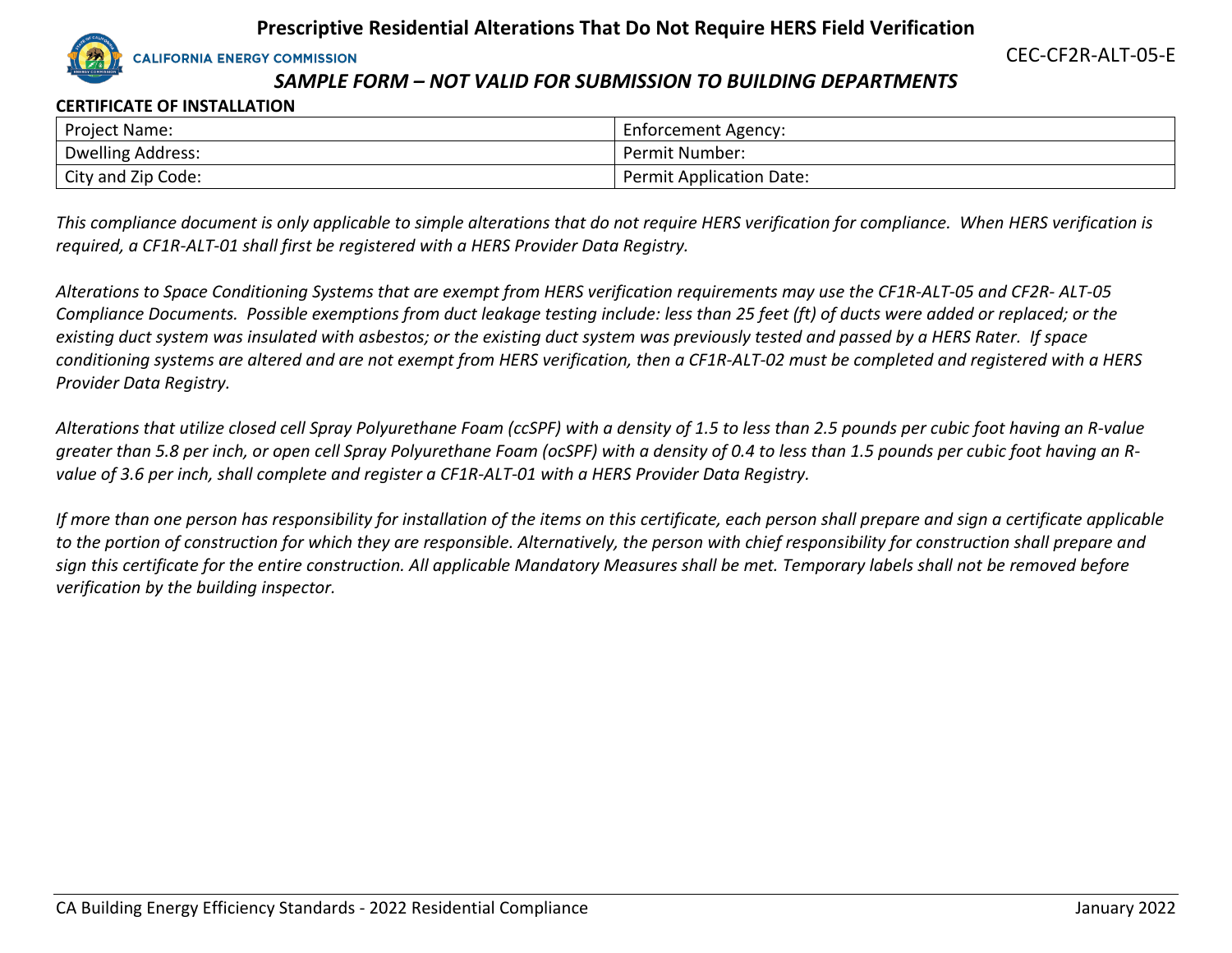

CEC-CF2R-ALT-05-E

# *SAMPLE FORM – NOT VALID FOR SUBMISSION TO BUILDING DEPARTMENTS*

#### **A. General Information**

| 01 | Project Name:         | 02              | Date Prepared:                                                 |  |
|----|-----------------------|-----------------|----------------------------------------------------------------|--|
| 03 | Project Location:     | 04              | <b>Building Front Orientation (deg):</b>                       |  |
| 05 | CA City:              | 06              | Number of Altered Dwelling Units                               |  |
| 07 | Zip Code:             | 08              | Fuel Type:                                                     |  |
| 09 | Climate Zone:         | 10 <sup>°</sup> | Total Conditioned Floor Area (ft <sup>2</sup> )<br>(Addition): |  |
| 11 | <b>Building Type:</b> | 12              | Slab Area $(ft2)$ :                                            |  |
| 13 | Project Scope:        |                 |                                                                |  |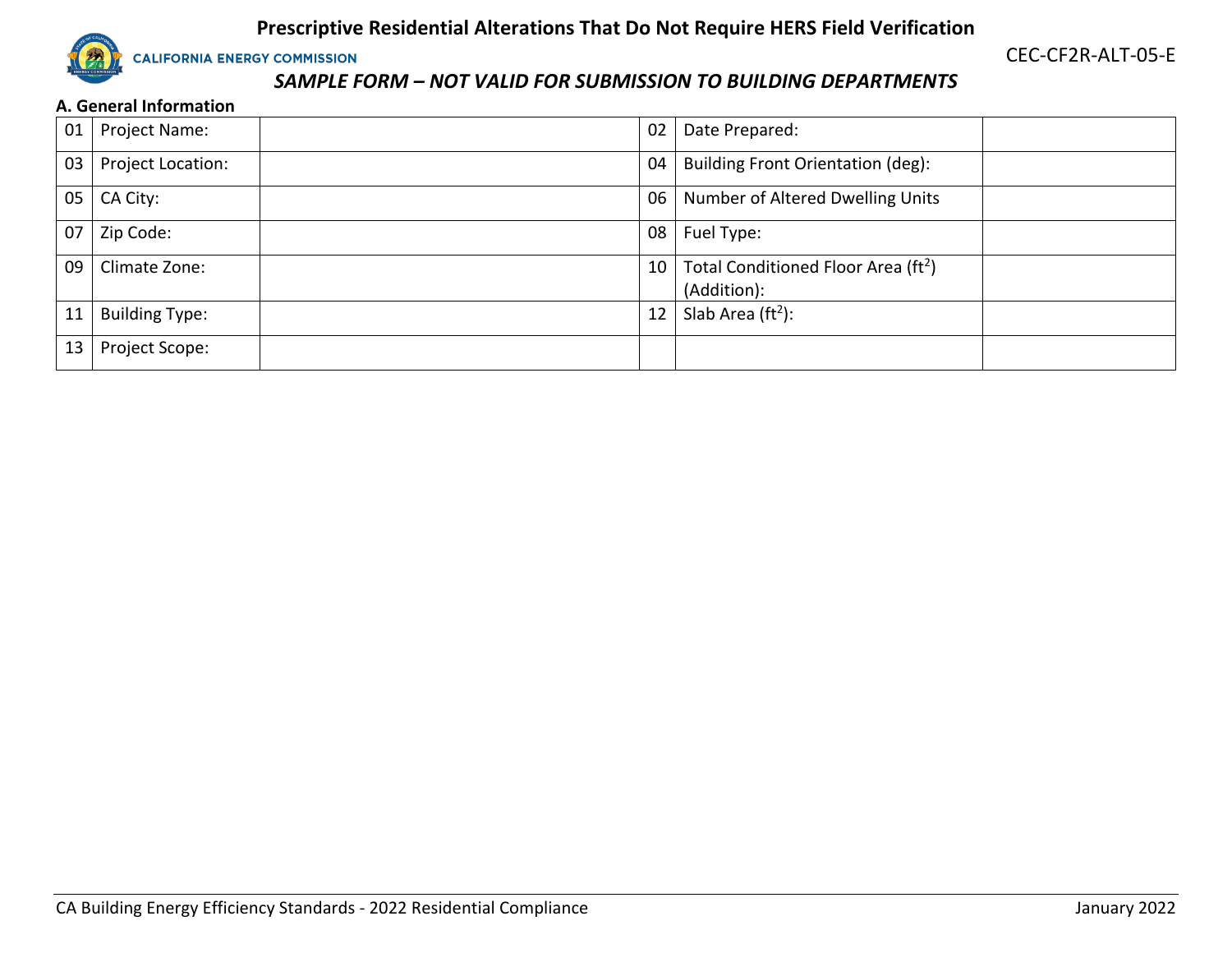

CEC-CF2R-ALT-05-E

# *SAMPLE FORM – NOT VALID FOR SUBMISSION TO BUILDING DEPARTMENTS*

#### **Insulation**

*The altered components shall comply with all applicable requirements in The Energy Standards, Sections 110.7, 110.8, 150.0; All joints, penetrations and other openings in the building envelope that are potential sources of air leakage shall be caulked, gasketed, weather stripped, or otherwise sealed to limit infiltration and exhilaration.*

#### **B. Roof/Ceiling Insulation**

| 01   | 02             | 03       | 04             | 05                     | 06         | 07         | 08                |
|------|----------------|----------|----------------|------------------------|------------|------------|-------------------|
| I.D. | Manufacturer & | Framing  | Framing Size & | <b>Insulation Type</b> | Cavity     | Insulation | <b>Below Deck</b> |
|      | <b>Brand</b>   | Material | Spacing        |                        | Insulation | Depth      | Insulation        |
|      |                |          |                |                        | R-value    | (inches)   | R-value           |
|      |                |          |                |                        |            |            |                   |
|      |                |          |                |                        |            |            |                   |
|      |                |          |                |                        |            |            |                   |
|      |                |          |                |                        |            |            |                   |

#### **C. Wall Insulation**

| 01   | 02           | 03       | 04                  | 05         | 06         | 07         | 08                   | 09            |
|------|--------------|----------|---------------------|------------|------------|------------|----------------------|---------------|
| I.D. | Manufacturer | Framing  | <b>Framing Size</b> | Insulation | Cavity     | Insulation | <b>Exterior Wall</b> | Interior Wall |
|      | & Brand      | Material | & Spacing           | Type       | Insulation | Depth      | Insulation           | Insulation    |
|      |              |          |                     |            | R-value    | (inches)   | R-value              | R-value       |
|      |              |          |                     |            |            |            |                      |               |
|      |              |          |                     |            |            |            |                      |               |
|      |              |          |                     |            |            |            |                      |               |
|      |              |          |                     |            |            |            |                      |               |
|      |              |          |                     |            |            |            |                      |               |
|      |              |          |                     |            |            |            |                      |               |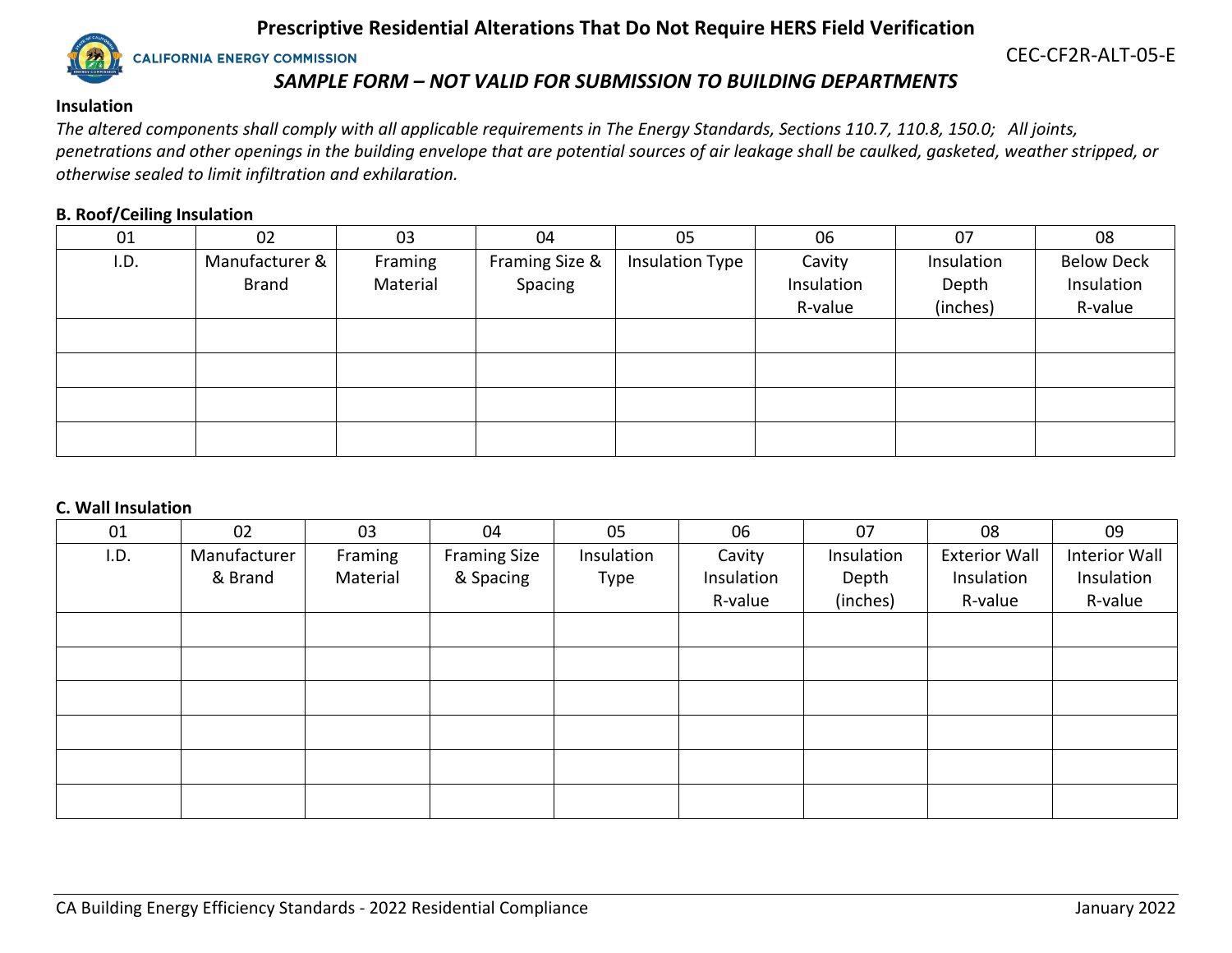

CEC-CF2R-ALT-05-E

# *SAMPLE FORM – NOT VALID FOR SUBMISSION TO BUILDING DEPARTMENTS*

#### **D. Mass Insulation**

| 01   | 02                   | 03       | 04             | 05                   | 06                     | 07         | 08         |
|------|----------------------|----------|----------------|----------------------|------------------------|------------|------------|
| I.D. | Manufacturer & Brand | Location | Mass Thickness | <b>Furring Strip</b> | <b>Insulation Type</b> | Exterior   | Interior   |
|      |                      |          | (inches)       | Type/Depth           |                        | Insulation | Insulation |
|      |                      |          |                | (inches)             |                        | R-value    | R-value    |
|      |                      |          |                |                      |                        |            |            |
|      |                      |          |                |                      |                        |            |            |
|      |                      |          |                |                      |                        |            |            |
|      |                      |          |                |                      |                        |            |            |
|      |                      |          |                |                      |                        |            |            |

#### **E. Raised Floor Insulation**

| 01   | 02           | 03       | 04                  | 05         | 06         | 07         | 08                    | 09             |
|------|--------------|----------|---------------------|------------|------------|------------|-----------------------|----------------|
| I.D. | Manufacturer | Framing  | <b>Framing Size</b> | Insulation | Cavity     | Insulation | <b>Exterior Floor</b> | Interior Floor |
|      | & Brand      | Material | & Spacing           | Type       | Insulation | Depth      | Insulation            | Insulation     |
|      |              |          |                     |            | R-value    | (inches)   | R-value               | R-value        |
|      |              |          |                     |            |            |            |                       |                |
|      |              |          |                     |            |            |            |                       |                |
|      |              |          |                     |            |            |            |                       |                |
|      |              |          |                     |            |            |            |                       |                |
|      |              |          |                     |            |            |            |                       |                |

#### **F. Slab Floor/Perimeter Insulation**

| 01   | 02             | 03         | 04                     | 05             | 06         | 07              | 08            |
|------|----------------|------------|------------------------|----------------|------------|-----------------|---------------|
| I.D. | Manufacturer & | Floor Type | <b>Insulation Type</b> | Insulation     | Insulation | Vertical        | Horizontal    |
|      | <b>Brand</b>   |            |                        | Depth (inches) | R-Value    | Insulation      | Insulation    |
|      |                |            |                        |                |            | Length (inches) | Length (feet) |
|      |                |            |                        |                |            |                 |               |
|      |                |            |                        |                |            |                 |               |
|      |                |            |                        |                |            |                 |               |
|      |                |            |                        |                |            |                 |               |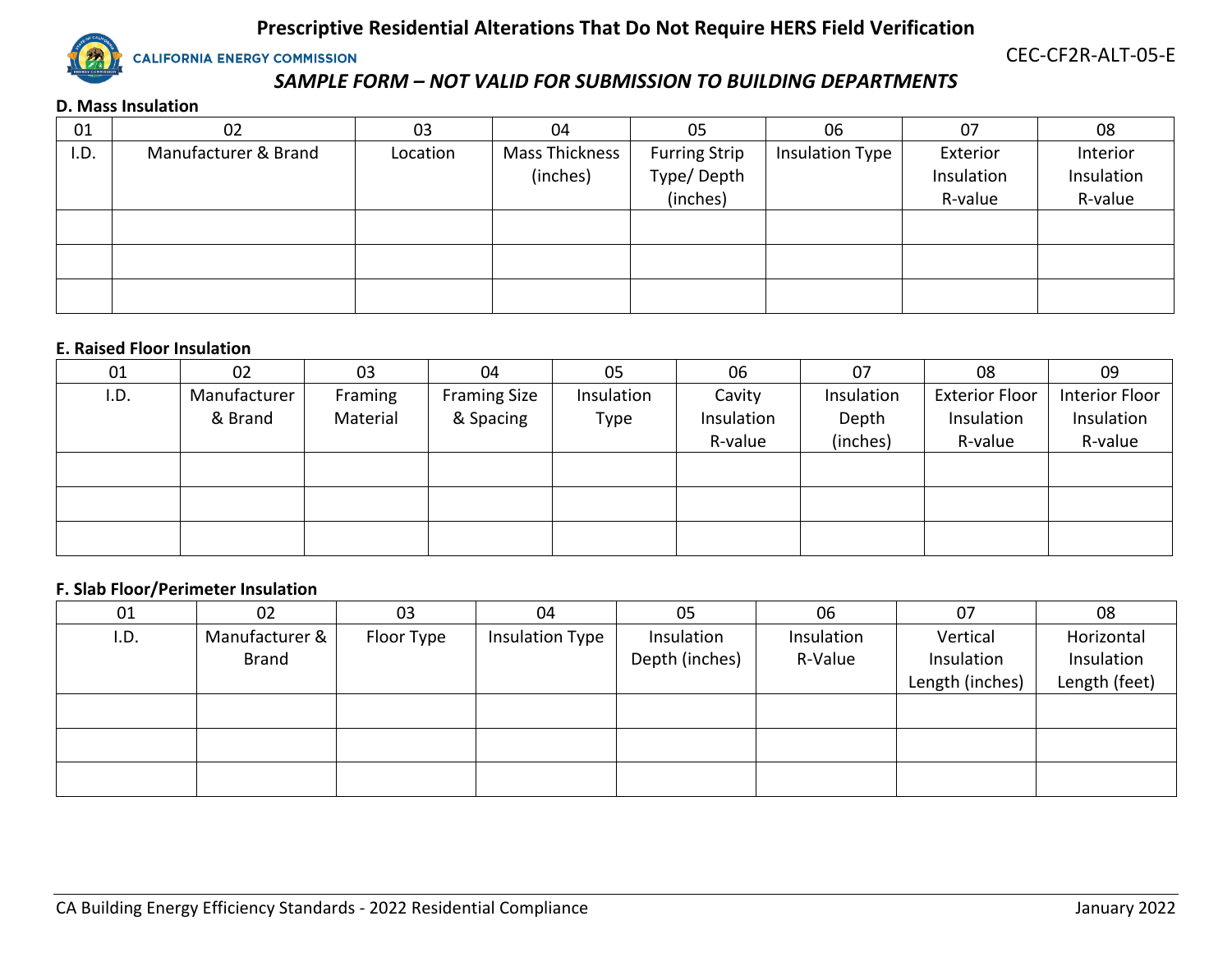**CALIFORNIA ENERGY COMMISSION** 

CEC-CF2R-ALT-05-E

# *SAMPLE FORM – NOT VALID FOR SUBMISSION TO BUILDING DEPARTMENTS*

**Roofing and Radiant Barrier**

#### **G. Radiant Barrier**

| 01 | <b>Brand Name and Product Number</b> |  |
|----|--------------------------------------|--|
| 02 | Installation Type                    |  |
| 03 | Total Attic Area ( $ft2$ )           |  |

# **H. Required Vent Area**

| -01 | Combined net free area (NFA) of installed upper and lower vents<br>(in <sup>2</sup> ) |  |
|-----|---------------------------------------------------------------------------------------|--|
| 02  | Minimum required combined net free area (NFA) of upper and<br>lower vents $(in^2)$    |  |
| 03  | Net free area (NFA) of installed upper vents $(in^2)$                                 |  |
| 04  | Minimum required net free area (NFA) of upper vents $(in^2)$                          |  |

## **I. Roofing Products (Cool Roof) Installation Information**

| 01         | 02                  | 03           | 04                 | 05            | 06                | 07        | 08  |
|------------|---------------------|--------------|--------------------|---------------|-------------------|-----------|-----|
| Roof Pitch | <b>CRRC Product</b> | Product Type | <b>CRRC Listed</b> | Initial Solar | <b>Aged Solar</b> | Thermal   | SRI |
|            | ID Number           |              | <b>Aged Solar</b>  | Reflectance   | Reflectance       | Emittance |     |
|            |                     |              | Reflectance        |               |                   |           |     |
|            |                     |              |                    |               |                   |           |     |
|            |                     |              |                    |               |                   |           |     |
|            |                     |              |                    |               |                   |           |     |
|            |                     |              |                    |               |                   |           |     |
|            |                     |              |                    |               |                   |           |     |
|            |                     |              |                    |               |                   |           |     |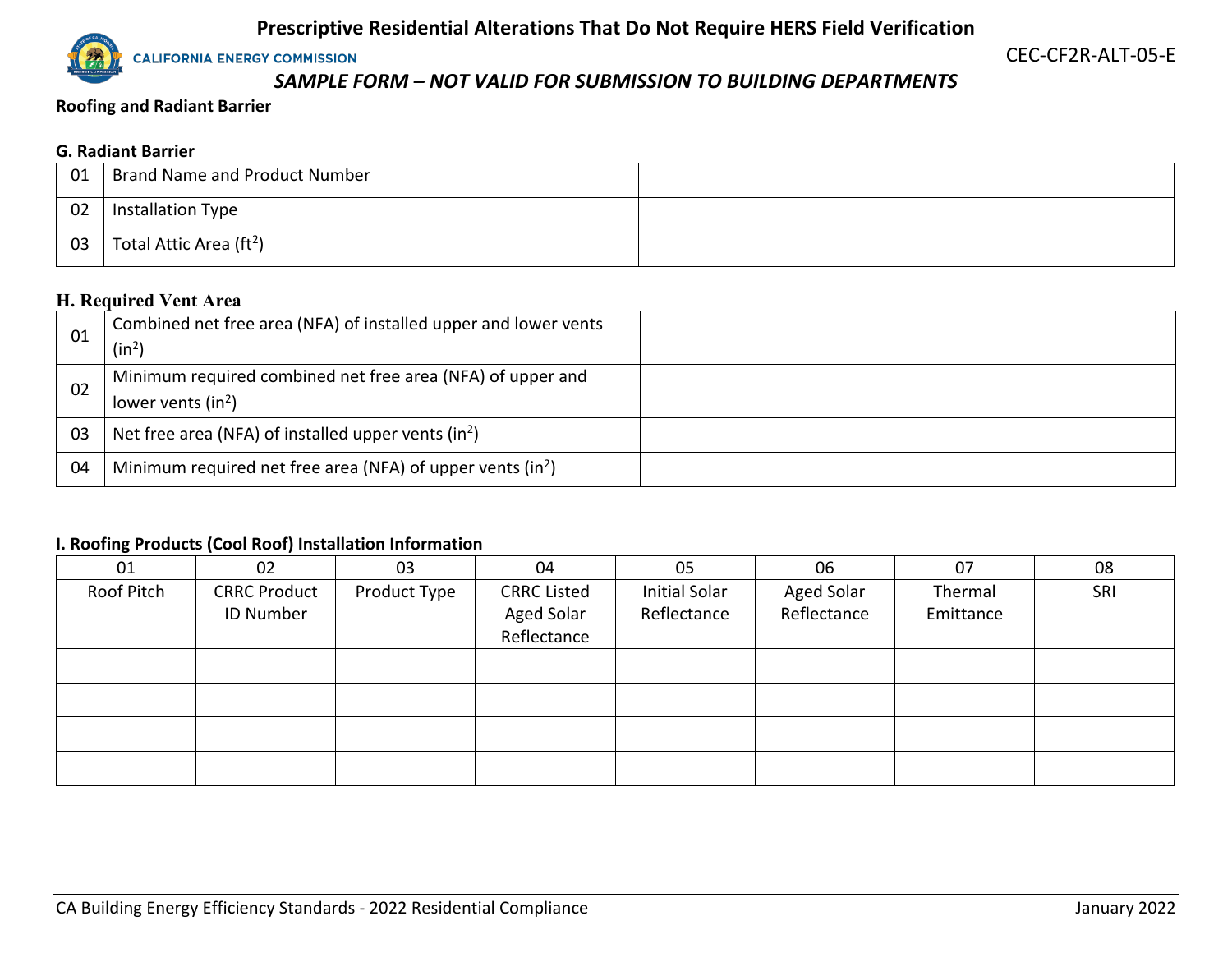

CEC-CF2R-ALT-05-E

# *SAMPLE FORM – NOT VALID FOR SUBMISSION TO BUILDING DEPARTMENTS*

#### **J. Radiant Barrier and Attic Ventilation – Additional Requirements**

#### **Radiant Barrier**

| 01 | Radiant barrier must be installed on all vertical surfaces in the attic including gable ends.                                             |
|----|-------------------------------------------------------------------------------------------------------------------------------------------|
| 02 | The emittance of the radiant barrier shall be less than or equal to 0.05 as tested with American Society for Testing and Materials (ASTM) |
|    | C1371, or E408.                                                                                                                           |
| 03 | The product shall meet all requirements for California certified insulation materials [radiant barriers] of the Department of Consumer    |
|    | Affairs, Bureau of Household Goods and SErvices, as specified by California Reference Code (CCR), Title 24, Part 12, Chapter 12-13,       |
|    | <b>Standards for Insulating Material</b>                                                                                                  |
| 04 | When determining the Total Attic Area, the area over unconditioned spaces such as the garage is included when the attic spaces are        |
|    | connected.                                                                                                                                |

#### **Lower Vents**

| 05 | . within one foot of the eave.<br>r vents are v<br>Lower |
|----|----------------------------------------------------------|
|----|----------------------------------------------------------|

#### **Upper Vents**

|  | $\vert$ 06 $\vert$ Upper vents are within three feet of the ridge |
|--|-------------------------------------------------------------------|
|--|-------------------------------------------------------------------|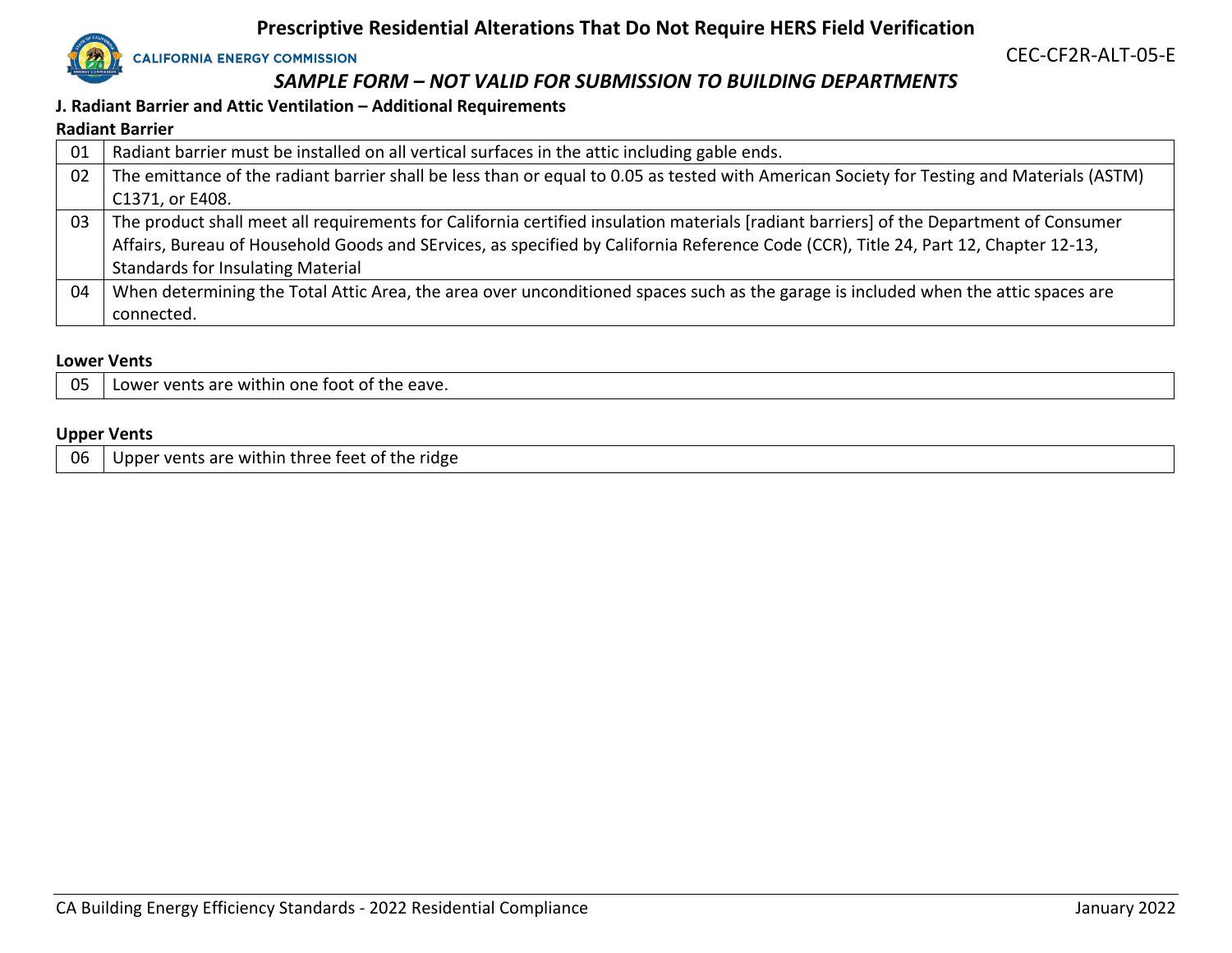**CALIFORNIA ENERGY COMMISSION** 

# CEC-CF2R-ALT-05-E

# *SAMPLE FORM – NOT VALID FOR SUBMISSION TO BUILDING DEPARTMENTS*

#### **Vent Area**

## **The responsible person's signature on this compliance document affirms that all applicable requirements in this table have been met.**

| 07 | The net free area (NFA) of upper vents must be within required NFA range of upper vents                                                     |
|----|---------------------------------------------------------------------------------------------------------------------------------------------|
|    | Note: per Exception to R806.2 of the California Building Code (CBC) Title 24, Part2, Vol.2.5, if the net free ventilating area is less than |
|    | 1:150, then the upper ventilation must be at least 40 percent and no more than 50 percent. Part 2 contains additional requirements that     |
|    | must be met if the area is less than 1:150.                                                                                                 |

# **K. Roofing Products (Cool Roof) Additional Requirements**

#### **The responsible person's signature on this compliance document affirms that all applicable requirements in this table have been met.**

| -01 | Any roof area covered by building integrated photovoltaic (PV) panels and solar thermal panels are exempt from the above Cool Roof                       |
|-----|----------------------------------------------------------------------------------------------------------------------------------------------------------|
|     | requirements.                                                                                                                                            |
| -02 | Liquid field applied coatings must comply with installation criteria from section 110.8(i)4.                                                             |
| -03 | Mass roof 25 pounds per square foot (lb/ft <sup>2</sup> ) or greater: Mass roofs are not required to have a cool roof even if the climate zone specifies |
|     | minimum performance requirements.                                                                                                                        |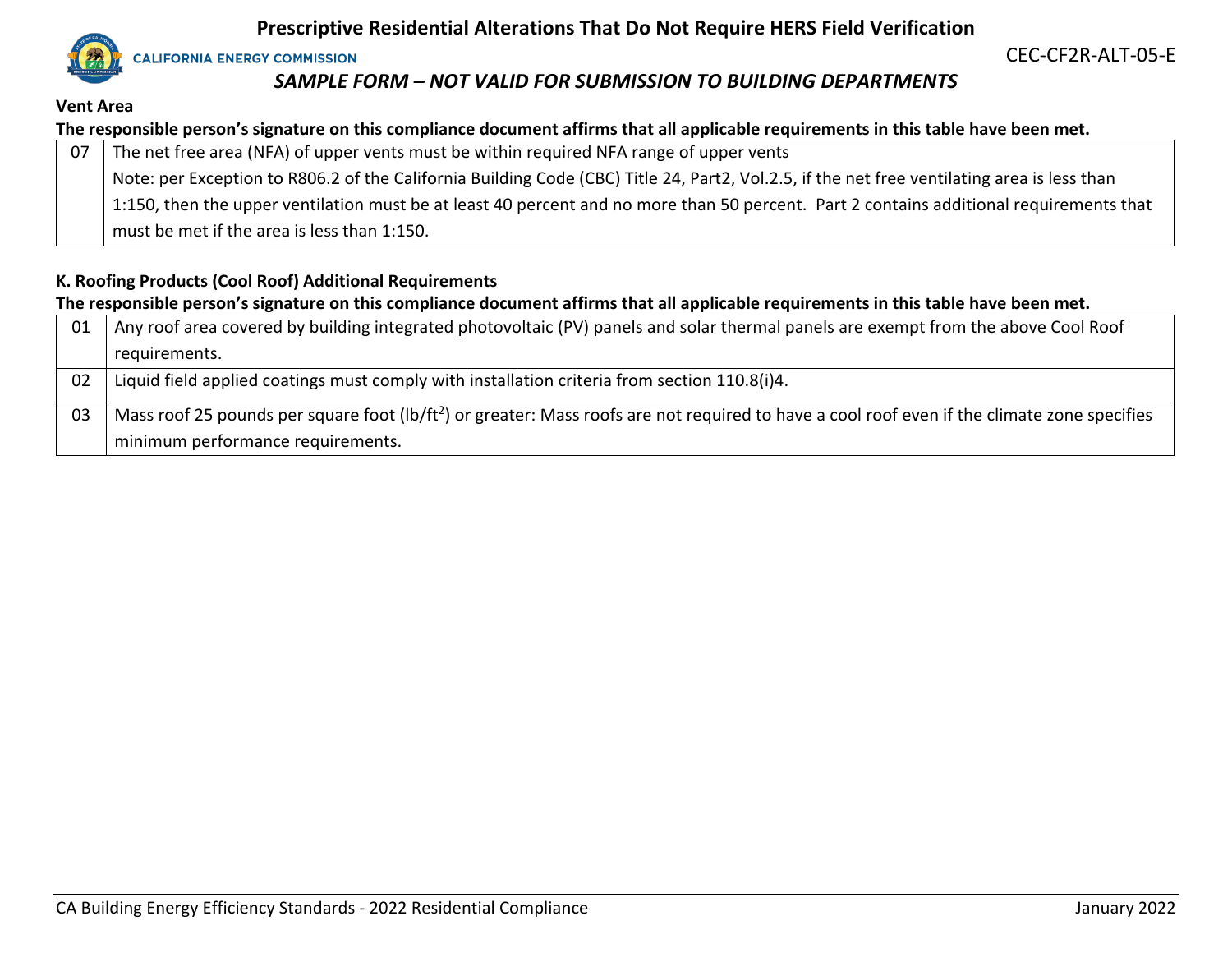**CALIFORNIA ENERGY COMMISSION** 

CEC-CF2R-ALT-05-E

# *SAMPLE FORM – NOT VALID FOR SUBMISSION TO BUILDING DEPARTMENTS*

# **Fenestration**

# **L. Fenestration/Glazing**

| 01     | 02                      | 03                                      | 04                        | 05          | 06       | 07                 | 08   | 09          | $10\,$               | 11                                           | 12                               |
|--------|-------------------------|-----------------------------------------|---------------------------|-------------|----------|--------------------|------|-------------|----------------------|----------------------------------------------|----------------------------------|
| Tag/ID | Manufacturer<br>/ Brand | Fenestration<br>Area (ft <sup>2</sup> ) | Orientation<br>N, S, E, W | Chromogenic | U-factor | U-factor<br>Source | SHGC | SHGC Source | Fenestration<br>Type | (Describe)<br>Shading<br>Devices<br>Exterior | Comments/<br>Features<br>Special |
|        |                         |                                         |                           |             |          |                    |      |             |                      |                                              |                                  |
|        |                         |                                         |                           |             |          |                    |      |             |                      |                                              |                                  |
|        |                         |                                         |                           |             |          |                    |      |             |                      |                                              |                                  |
|        |                         |                                         |                           |             |          |                    |      |             |                      |                                              |                                  |
|        |                         |                                         |                           |             |          |                    |      |             |                      |                                              |                                  |
|        |                         |                                         |                           |             |          |                    |      |             |                      |                                              |                                  |
|        |                         |                                         |                           |             |          |                    |      |             |                      |                                              |                                  |
|        |                         |                                         |                           |             |          |                    |      |             |                      |                                              |                                  |
|        |                         |                                         |                           |             |          |                    |      |             |                      |                                              |                                  |
|        |                         |                                         |                           |             |          |                    |      |             |                      |                                              |                                  |
|        |                         |                                         |                           |             |          |                    |      |             |                      |                                              |                                  |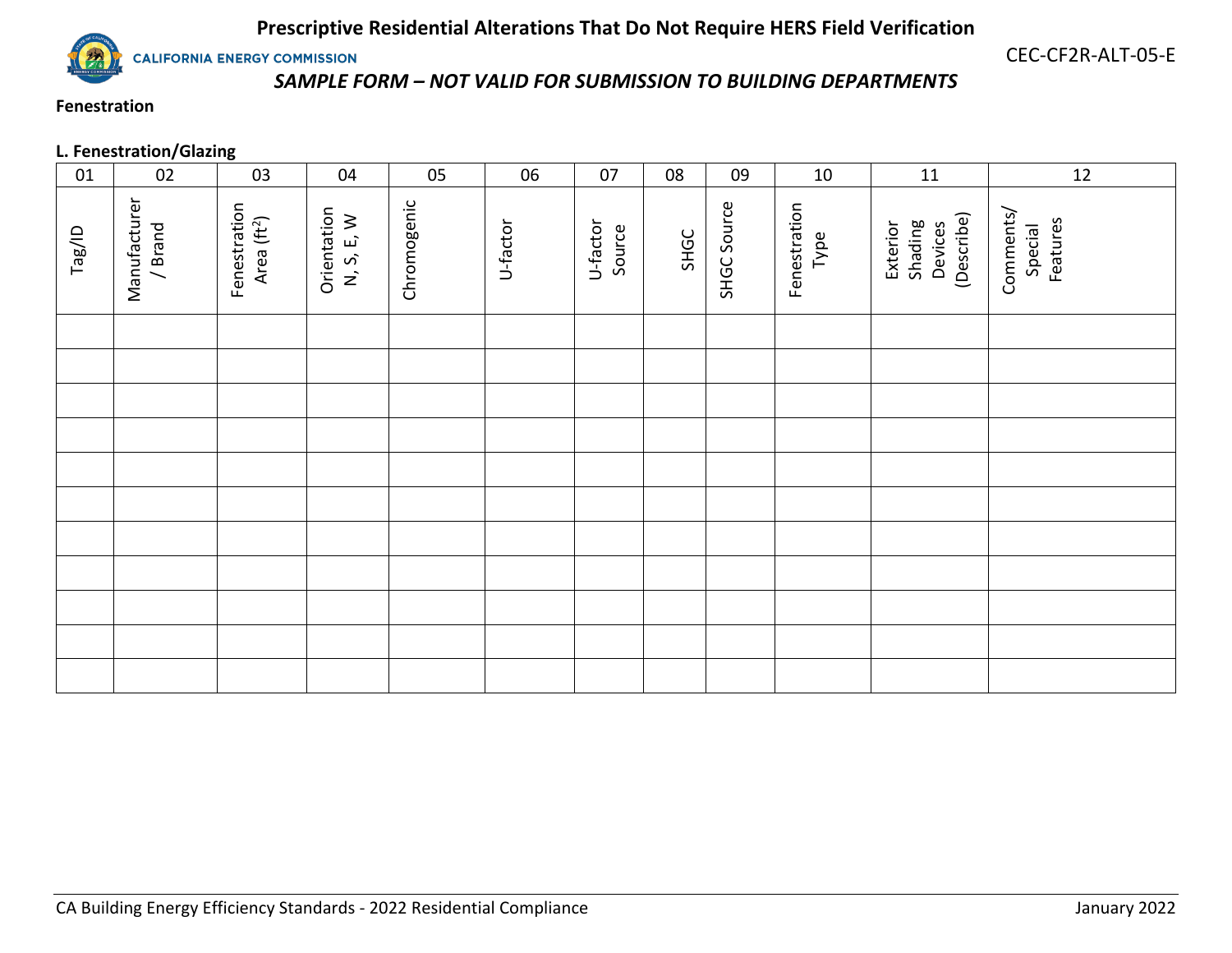

CEC-CF2R-ALT-05-E

# *SAMPLE FORM – NOT VALID FOR SUBMISSION TO BUILDING DEPARTMENTS*

**M. Fenestration/Glazing – Additional Requirements**

**The responsible person's signature on this compliance document affirms that all applicable requirements in this table have been met.**

| 01   For existing buildings the U-factor and solar heat gain coefficient (SHGC) values should be the same or better than the required Energy |
|----------------------------------------------------------------------------------------------------------------------------------------------|
| Commission prescriptive requirements.                                                                                                        |
| $\overline{102}$ Tomparary labels should not be removed until verified by the building inspector.                                            |

02 Temporary labels should not be removed until verified by the building inspector.

03 The fenestration product manufacturer's installation specifications shall be followed when installing these products. The space between the fenestration product and rough opening shall be completely filled with insulation. If batt insulation is used, it is cut to size and placed properly around the fenestration product.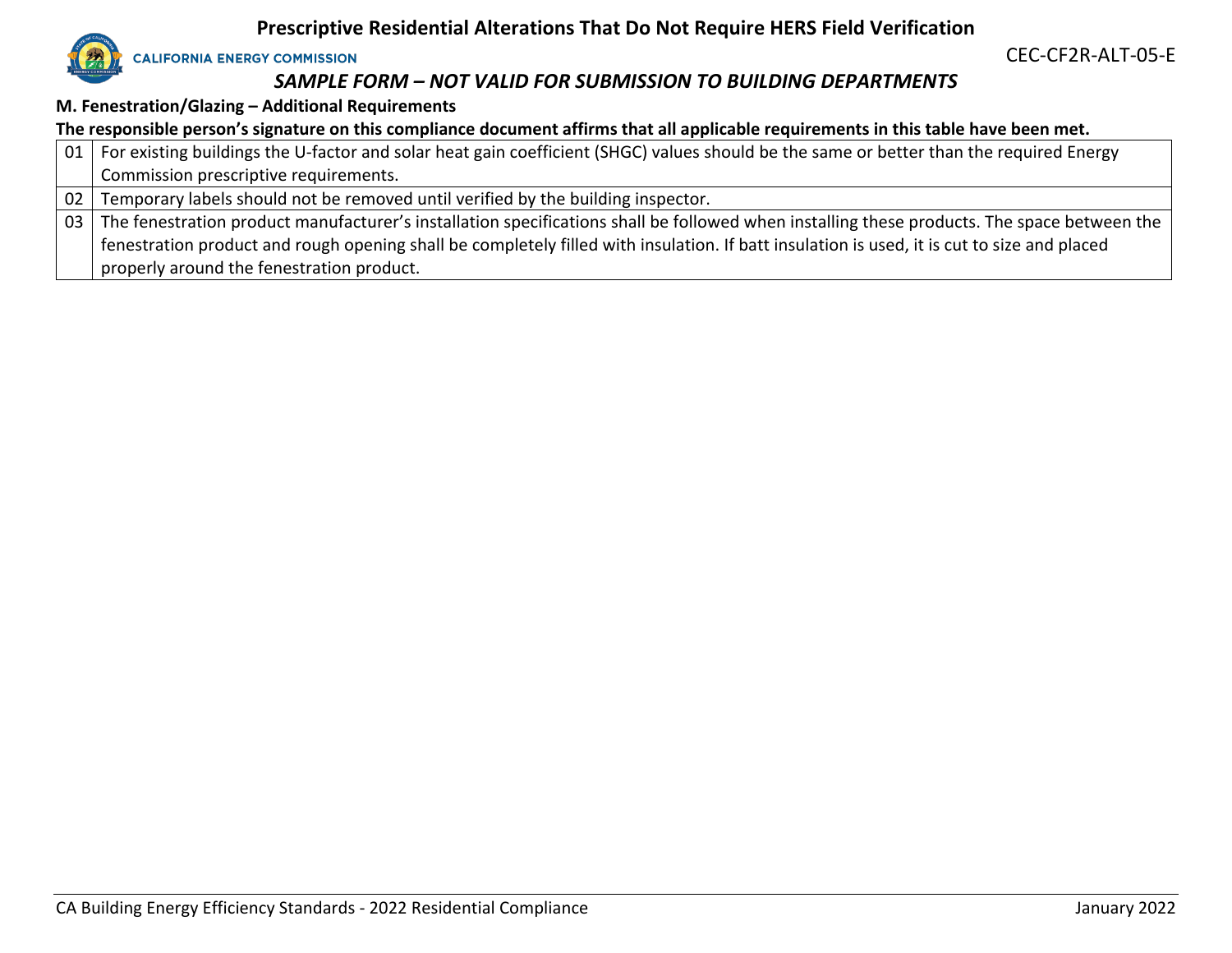**CALIFORNIA ENERGY COMMISSION** 

CEC-CF2R-ALT-05-E

#### *SAMPLE FORM – NOT VALID FOR SUBMISSION TO BUILDING DEPARTMENTS*

**Mechanical and Plumbing**

#### **N. Space Conditioning (SC) Systems – Heating/Cooling (Section 150.2(b))**

Alterations to Space Conditioning Systems shall be exempt from HERS verification requirements as prerequisite for use of the CF1R-ALT-05 and CF2R- ALT-05 Compliance Documents. If new space conditioning systems are installed or existing systems are altered and are not exempt from HERS verification, then a CF1R-ALT-02 shall be completed and registered with a HERS Provider Data Registry. In each row below for each dwelling unit in the building, check the box that indicates the exemption from HERS verification compliance:

- $\square$  a: space conditioning system was not altered;
- $\square$  b: less than 25 feet (ft) of ducts were added or replaced;
- $\Box$  c: (exempt from duct leakage testing) if: the existing duct system was insulated with asbestos;

 $\Box$  d: (exempt from duct leakage testing) if: the existing duct system was previously tested and passed by a HERS Rater.

| 01                               | 02                                | 03       |          |                                         |          |
|----------------------------------|-----------------------------------|----------|----------|-----------------------------------------|----------|
| SC System Identification or Name | SC System Location or Area Served |          |          | <b>Exemption from HERS Verification</b> |          |
|                                  |                                   | $\Box$ a | $\Box$ b | $\Box$ c                                | $\Box$ d |
|                                  |                                   | $\Box$ a | $\Box$ b | $\Box$ c                                | $\Box$ d |
|                                  |                                   | $\Box$ a | $\Box$ b | $\Box$ c                                | $\Box$ d |
|                                  |                                   | $\Box$ a | $\Box$ b | $\Box$ c                                | $\Box$ d |
|                                  |                                   | $\Box$ a | $\Box$ b | $\Box$ c                                | $\Box$ d |
|                                  |                                   | $\Box$ a | $\Box$ b | $\Box$ c                                | $\Box$ d |
|                                  |                                   | $\Box$ a | $\Box$ b | $\Box$ c                                | $\Box$ d |
|                                  |                                   | $\Box$ a | $\Box$ b | $\Box$ c                                | $\Box$ d |
|                                  |                                   | $\Box$ a | $\Box$ b | $\Box$ c                                | $\Box$ d |
|                                  |                                   | $\Box$ a | $\Box$ b | $\Box$ c                                | $\Box$ d |
|                                  |                                   | $\Box$ a | $\Box$ b | $\Box$ c                                | $\Box$ d |
|                                  |                                   | $\Box$ a | $\Box$ b | $\Box$ c                                | $\Box$ d |
|                                  |                                   | $\Box$ a | $\Box$ b | $\Box$ c                                | $\Box$ d |

**O. Water Heating Systems** (Section 150.2(b)1H)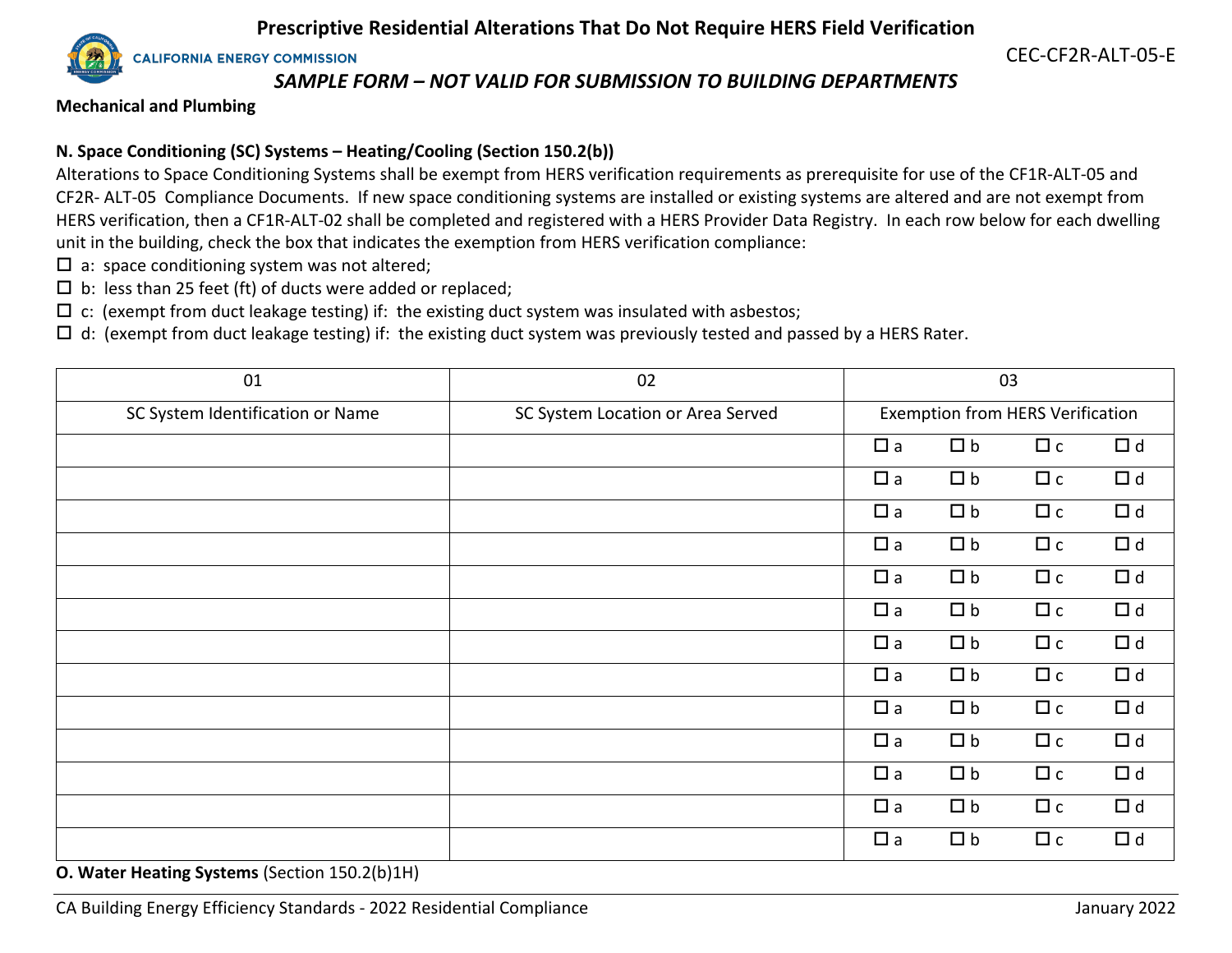

**CALIFORNIA ENERGY COMMISSION** 

CEC-CF2R-ALT-05-E

# *SAMPLE FORM – NOT VALID FOR SUBMISSION TO BUILDING DEPARTMENTS*

List water heaters and boilers for both domestic hot water (DHW) heaters and hydronic space heating.

| 01 | Is natural gas connected to the existing |
|----|------------------------------------------|
|    | water heater?                            |

| 02                      | 03                   | 04                   | 05                  | 06     | 07        | 08                 |
|-------------------------|----------------------|----------------------|---------------------|--------|-----------|--------------------|
|                         |                      | <b>System Option</b> |                     |        |           |                    |
| Water Heating System ID | <b>Water Heating</b> | (from                | <b>Water Heater</b> |        |           | # of Water Heaters |
| or Name                 | System Type          | \$150.2(b)1Hiii)     | Type                | Volume | Fuel Type | in System          |
|                         |                      |                      |                     |        |           |                    |
|                         |                      |                      |                     |        |           |                    |

Options:

- 1. Gas or propane water heating system; or
- 2. A single heat pump water heater. The storage tank shall not be located outdoors and shall be placed on an incompressible, rigid insulated surface with a minimum thermal resistance of R-10. The water heater shall be installed with a communication interface that meets either the requirements of Section 110.12(a) or has a ANSI/CTA-2045-B communication port; or
- 3. A single heat pump water heater that meets the requirements of NEEA Advanced Water Heater Specification Tier 3 or higher; or
- 4. If no natural gas is connected to the existing water heater location, a consumer electric water heater

#### **P. Installed Water Heater Manufacturer Information**

| 01                      | 02           | 03           |
|-------------------------|--------------|--------------|
| Water Heating System ID | Manufacturer | Model Number |
| or Name                 |              |              |
|                         |              |              |
|                         |              |              |
|                         |              |              |
|                         |              |              |
|                         |              |              |
|                         |              |              |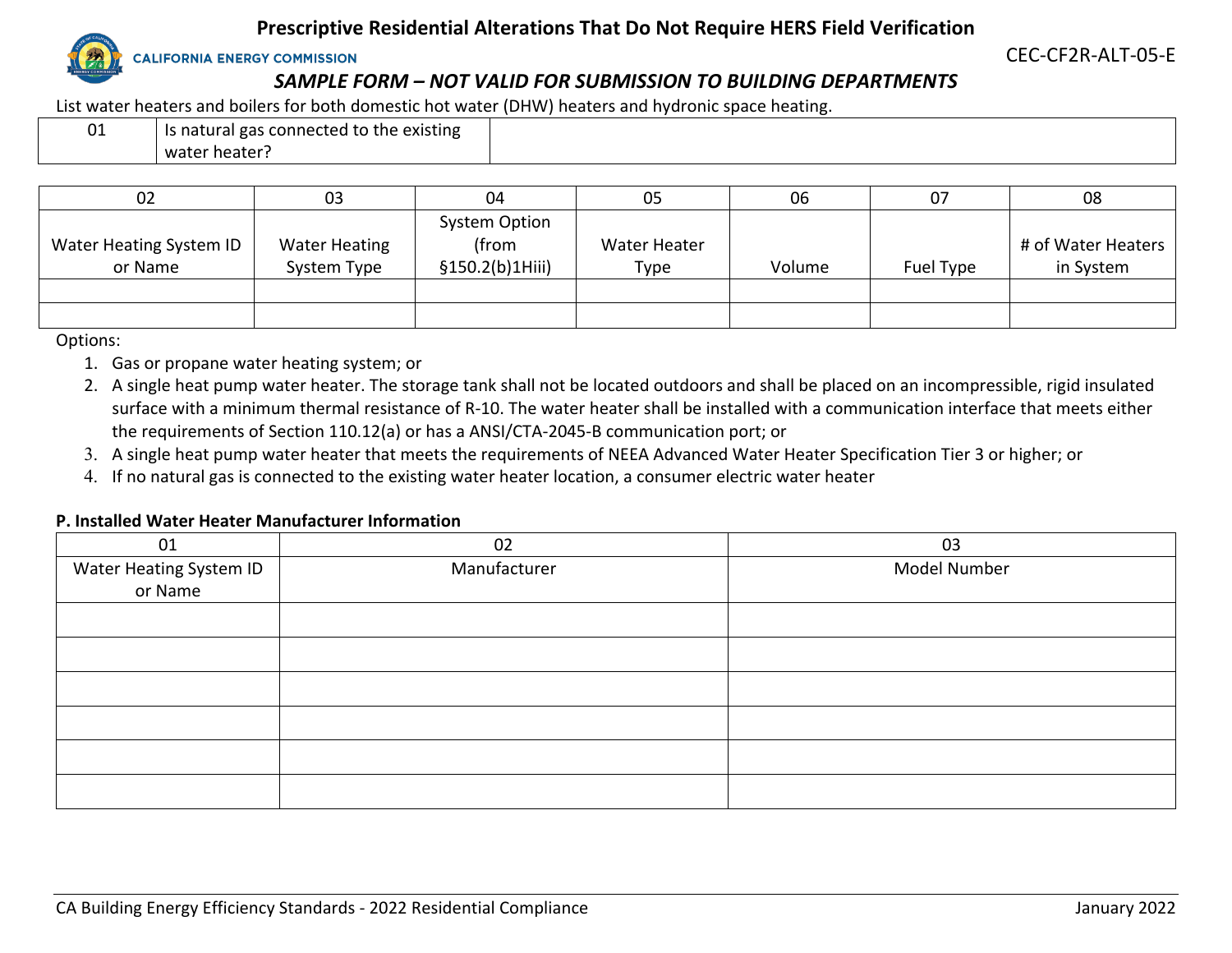

CEC-CF2R-ALT-05-E

# *SAMPLE FORM – NOT VALID FOR SUBMISSION TO BUILDING DEPARTMENTS*

## **DOCUMENTATION AUTHOR'S DECLARATION STATEMENT**

1. I certify that this Certificate of Installation documentation is accurate and complete.

| Documentation Author Name:         | Documentation Author Signature:                        |
|------------------------------------|--------------------------------------------------------|
| Documentation Author Company Name: | Date Signed:                                           |
| Address:                           | CEA/HERS Certification Identification (If applicable): |
| City/State/Zip:                    | Phone:                                                 |

## **RESPONSIBLE PERSON'S DECLARATION STATEMENT**

- 2. I certify the following under penalty of perjury, under the laws of the State of California:
	- 1. The information provided on this Certificate of Installation is true and correct.
	- 2. I am either: a) a responsible person eligible under Division 3 of the Business and Professions Code in the applicable classification to accept responsibility for the system design, construction, or installation of features, materials, components, or manufactured devices for the scope of work identified on this Certificate of Installation, and attest to the declarations in this statement, or b) I am an authorized representative of the responsible person and attest to the declarations in this statement on the responsible person's behalf.
	- 3. The constructed or installed features, materials, components or manufactured devices (the installation) identified on this Certificate of Installation conforms to all applicable codes and regulations and the installation conforms to the requirements given on the Certificate of Compliance, plans, and specifications approved by the enforcement agency.
	- 4. I understand that a registered copy of this Certificate of Installation shall be posted or made available with the building permit(s) issued for the building, and made available to the enforcement agency for all applicable inspections, and I will take the necessary steps to ensure this requirement is accomplished.
	- 5. I understand that a registered copy of this Certificate of Installation is required to be included with the documentation the builder provides to the building owner at occupancy, and I will take the necessary steps to ensure this requirement is accomplished.

| Responsible Builder/Installer Name:                                             | Responsible Builder/Installer Signature: |              |  |
|---------------------------------------------------------------------------------|------------------------------------------|--------------|--|
| Company Name: (Installing Subcontractor or General Contractor or Builder/Owner) | Position With Company (Title):           |              |  |
| Address:                                                                        | <b>CSLB License:</b>                     |              |  |
| City/State/Zip:                                                                 | Phone:                                   | Date Signed: |  |

## For assistance or questions regarding the Energy Standards, contact the Energy Hotline at: 1-800-772-3300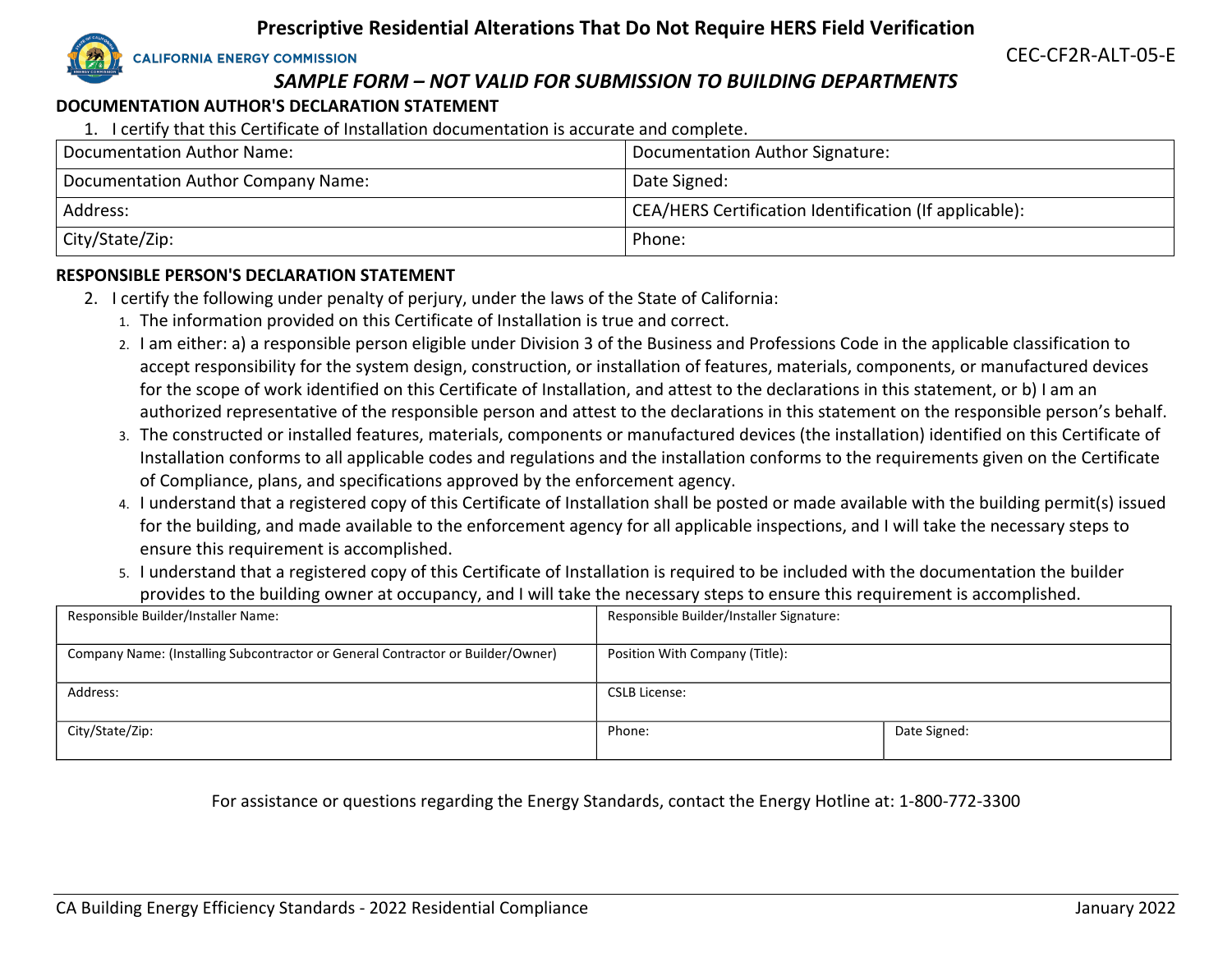| : OF INSTALLATION – USER INSTRUCTIONS<br><b>CERTIFICATE</b>                      | $\sim$<br>$E2R-AL$<br>כט-ו |
|----------------------------------------------------------------------------------|----------------------------|
| Prescriptive Residential Alterations That Do Not Require HERS Field Verification | AΡaσρ<br>ot 8.             |

#### **CF2R-ALT-05-E User Instructions**

#### **NOTE: If more space is needed, print a duplicate page and fill in.**

Minimum requirements for prescriptive alteration compliance can be found in Building Energy Efficiency Standards Section 150.2(b)1.

Completing these documents will require that you have the Reference Appendices for the 2022 Building Energy Efficiency Standards. This document contains the Joint Appendices which are used to determine climate zone. When the term CF2R is used it means the CF2R-ALT-05. Worksheets are identified by their entire name and subsequently by only the worksheet number, such as ENV-02.

Instructions for sections with column numbers and row letters are given separately.

If any part of the alteration does not comply, prescriptive compliance fails, in which case the performance compliance approach must be used in an attempt to achieve compliance.

#### **A. General Information**

- 1. Project Name: Identifying information, such as owner's name.
- 2. Date Prepared: Date of document preparation.
- 3. Project Location: Legal street address of property or other applicable identifying information.
- 4. Building Front Orientation: Building front orientation expressed in degrees, where North = 0, East = 90, South = 180, and West = 270. Indicate cardinal if it is a subdivision project built in multiple orientations. The Standards (Section 100.1) include the following additional details for determining orientation:
	- Cardinal covers all orientations (for buildings that will be built in multiple orientations);
	- North is oriented to within 45 degrees of true north, including 45 degrees east of north;
	- East is oriented to within 45 degrees of true east, including 45 degrees south of east;
	- South is oriented to within 45 degrees of true south, including 45 degrees west of south;
	- West is oriented to within 45 degrees of true west, including 45 degrees south of west.
- 5. CA City: Legal city/town of property.
- 6. Number of Dwelling Units: 1 for single-family.
- 7. Zip Code: 5-digit zip code for the project location (used to determine climate zone).
- 8. Fuel Type: Natural Gas, Liquefied Propane Gas, or Electricity.
- 9. Climate zone: From Reference Appendices, Joint Appendix, JA2.1.1.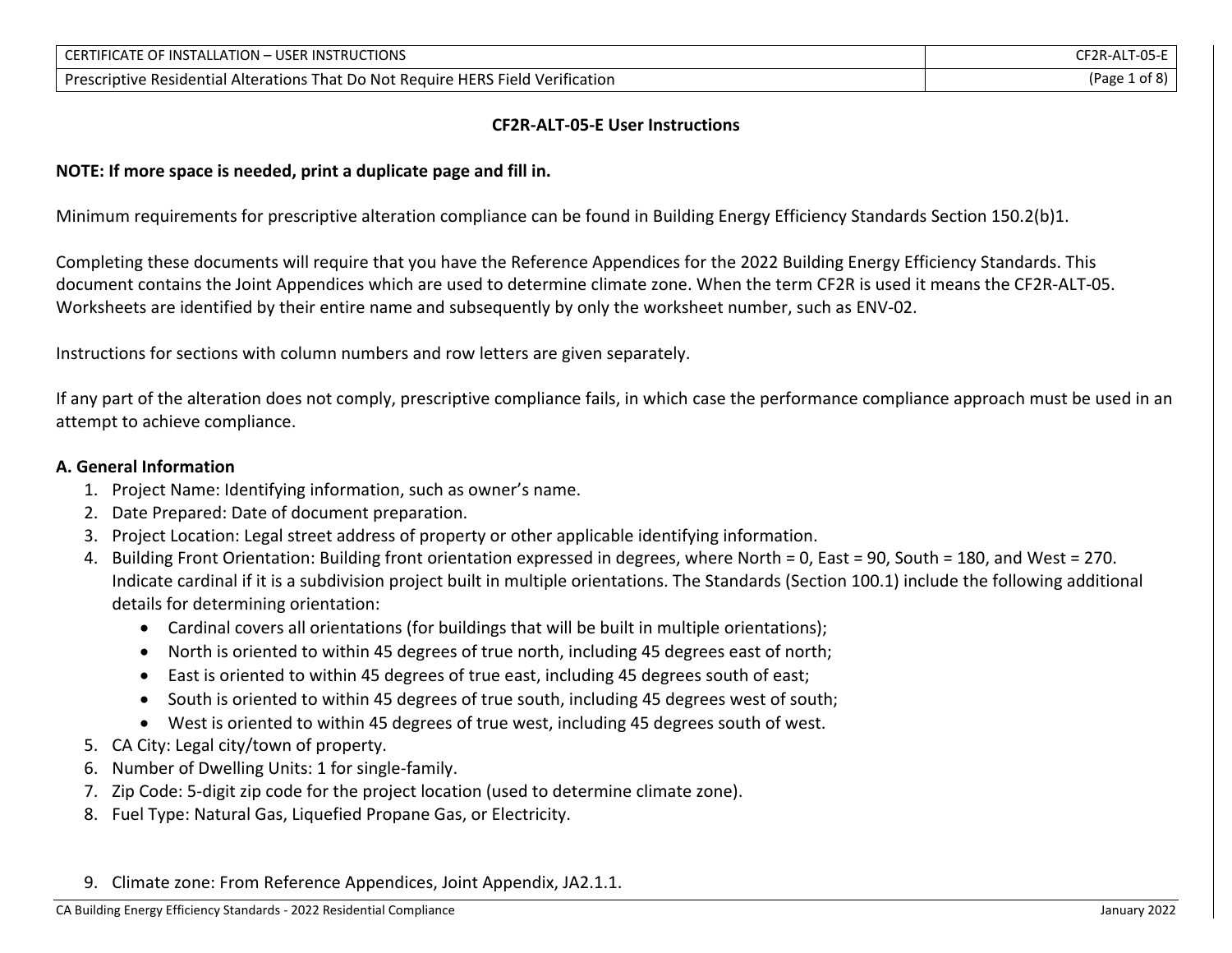| CERTIFICATE OF INSTALLATION - USER INSTRUCTIONS                                  | CF2R-ALT-05-E |
|----------------------------------------------------------------------------------|---------------|
| Prescriptive Residential Alterations That Do Not Require HERS Field Verification | (Page 2 of 8) |

- 10. Total Conditioned Floor Area: Enter the new conditioned floor area in square feet (ft<sup>2</sup>), as measured from the outside of exterior walls of the dwelling unit or building being altered.
- 11. Building Type: Single Family (includes duplex).
- 12. Slab Area: Area of the first floor slab (if any) in square feet (ft<sup>2</sup>).
- 13. Project Scope: Insulation, Roof Replacement, Fenestration/Glazing, Heating System, Cooling System, Duct System, and/or Water Heating System alteration.

## **B. Roof/Ceiling Insulation**

- 1. I.D.: A label from the plans (e.g., A1.4 or Roof) documenting the location of the installed insulation.
- 2. Manufacturer & Brand: Indicate the manufacturer and brand of the product being installed.
- 3. Framing Material: Wood or Metal.
- 4. Framing Size & Spacing: Indicate the framing size and spacing (e.g., 2x4 @ 16 in O.C.); enter N/A if not applicable.
- 5. Insulation Type: List the type of insulation used, such as: Batt, Loose Fill, or Spray Polyurethane Foam (SPF).
- 6.
- 7. Cavity Insulation R-value: Indicate the cavity insulation R-value.
- 8. Insulation Depth: Indicate, in inches, the amount of insulation installed.
- 9. Below Deck Insulation R-Value: Indicate the R-value of the continuous insulation, having no framing penetration, installed below the roof deck.

## **C. Wall Insulation**

- 1. I.D.: A label from the plans, (e.g., A1.4 or Wall1) documenting the location of the installed insulation.
- 2. Manufacturer & Brand: Indicate the manufacturer and brand of the product being installed.
- 3. Framing Material: Wood or Metal.
- 4. Framing Size & Spacing: Indicate the framing size and spacing (e.g., 2x4 @ 16 in O.C.); enter N/A if not applicable.
- 5. Insulation Type: List the type of insulation used, such as batt, loose fill, or SPF.
- 6. Cavity Insulation R-value: Indicate the cavity insulation R-value.
- 7. Insulation Depth: Indicate, in inches, the amount of insulation installed.
- 8. Exterior Wall Insulation R-Value: Indicate the R-value of the continuous insulation, having no framing penetration, installed on the outside of the wall.
- 9. Interior Wall Insulation R-Value: Indicate the R-value of the continuous insulation, having no framing penetration, installed on the inside of the wall.

#### **D. Mass Insulation**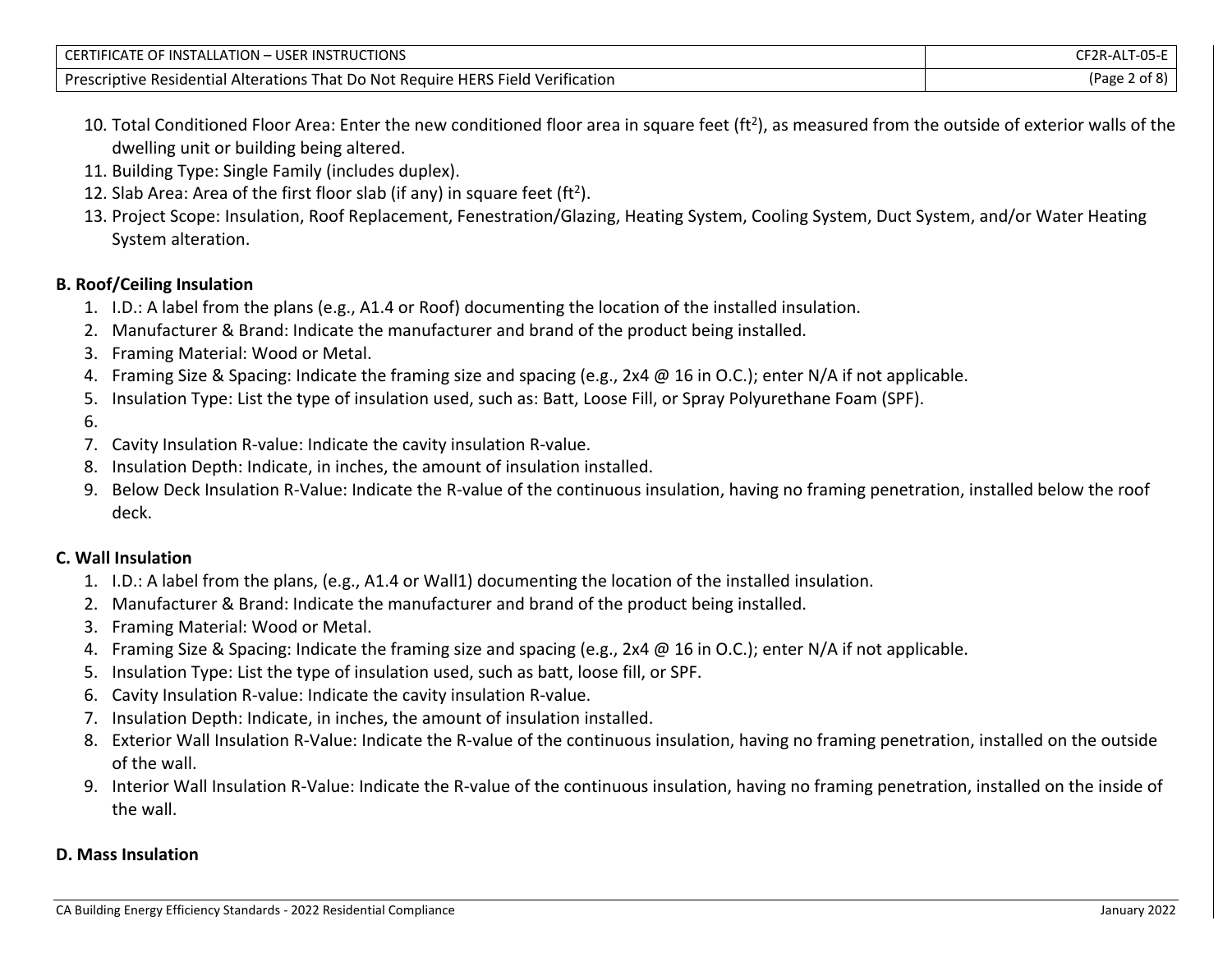| CERTIFICATE OF INSTALLATION – USER INSTRUCTIONS                                  | CF2R-ALT-05-E |
|----------------------------------------------------------------------------------|---------------|
| Prescriptive Residential Alterations That Do Not Require HERS Field Verification | (Page 3 of 8) |

- 1. I.D.: A label from the plans (e.g., A1.4 or Wall1) documenting the location of the installed insulation.
- 2. Manufacturer & Brand: Indicate the manufacturer and brand of the product being installed.
- 3. Location: Indicate the location of the insulation, such as: Above Grade, Below Grade, Wall, or Roof.
- 4. Mass Thickness: Indicate the thickness of the mass, in inches, the insulation is applied to.
- 5. Furring Strip Type/Depth: Indicate the type, and thickness, of furring material installed (e.g., wood/1.0 inch thick).
- 6. Insulation Type: List the type of insulation used, such as: Spray Polyurethane Foam (SPF), Expanded Polystyrene (EPS), or Ethylene Propylene Diene Monomer (EPDM).
- 7. Exterior Insulation R-Value: Indicate the R-value of the continuous insulation, having no framing penetration, installed on the outside of the assembly.
- 8. Interior Insulation R-Value: Indicate the R-value of the continuous insulation, having no framing penetration, installed on the inside of the assembly.

#### **E. Raised Floor Insulation**

- 1. I.D.: A label from the plans (e.g., A1.4 or Floor1) documenting the location of the installed insulation.
- 2. Manufacturer & Brand: Indicate the manufacturer and brand of the product being installed.
- 3. Framing Material: Wood or Metal.
- 4. Framing Size & Spacing: Indicate the framing size and spacing (e.g., 2x4 @ 16 in O.C.); enter N/A if not applicable.
- 5. Insulation Type: List the type of insulation used, such as: Batt, Loose Fill, or Spray Polyurethane Foam (SPF).
- 6. Cavity Insulation R-value: Indicate the cavity insulation R-value.
- 7. Insulation Depth: Indicate, in inches, the amount of insulation installed.
- 8. Exterior Floor Insulation R-Value: Indicate the R-value of the continuous insulation, having no framing penetration, installed on the outside of the floor.
- 9. Interior Floor Insulation R-Value: Indicate the R-value of the continuous insulation, having no framing penetration, installed on the inside of the floor.

## **F. Slab Floor/Perimeter Insulation**

- 1. I.D.: A label from the plans (e.g., A1.4 or Slab Floor1) documenting the location of the installed insulation.
- 2. Manufacturer & Brand: Indicate the manufacturer and brand of the product being installed.
- 3. Floor Type: Indicate the type of floor the insulation is being applied to, such as: Heated Slab or Slab on Grade.
- 4. Insulation Type: List the type of insulation used, such as: Ethylene Propylene Diene Monomer (EPDM), Polyisocyanurate (ISO), or Polystyrene.
- 5. Insulation Depth: Indicate, in inches, the depth of insulation installed.
- 6. Insulation R-Value: Indicate the insulation R-value being installed vertically and horizontally (if applicable).
- 7. Vertical Insulation Length: Indicate, in inches, the length of the insulation being installed.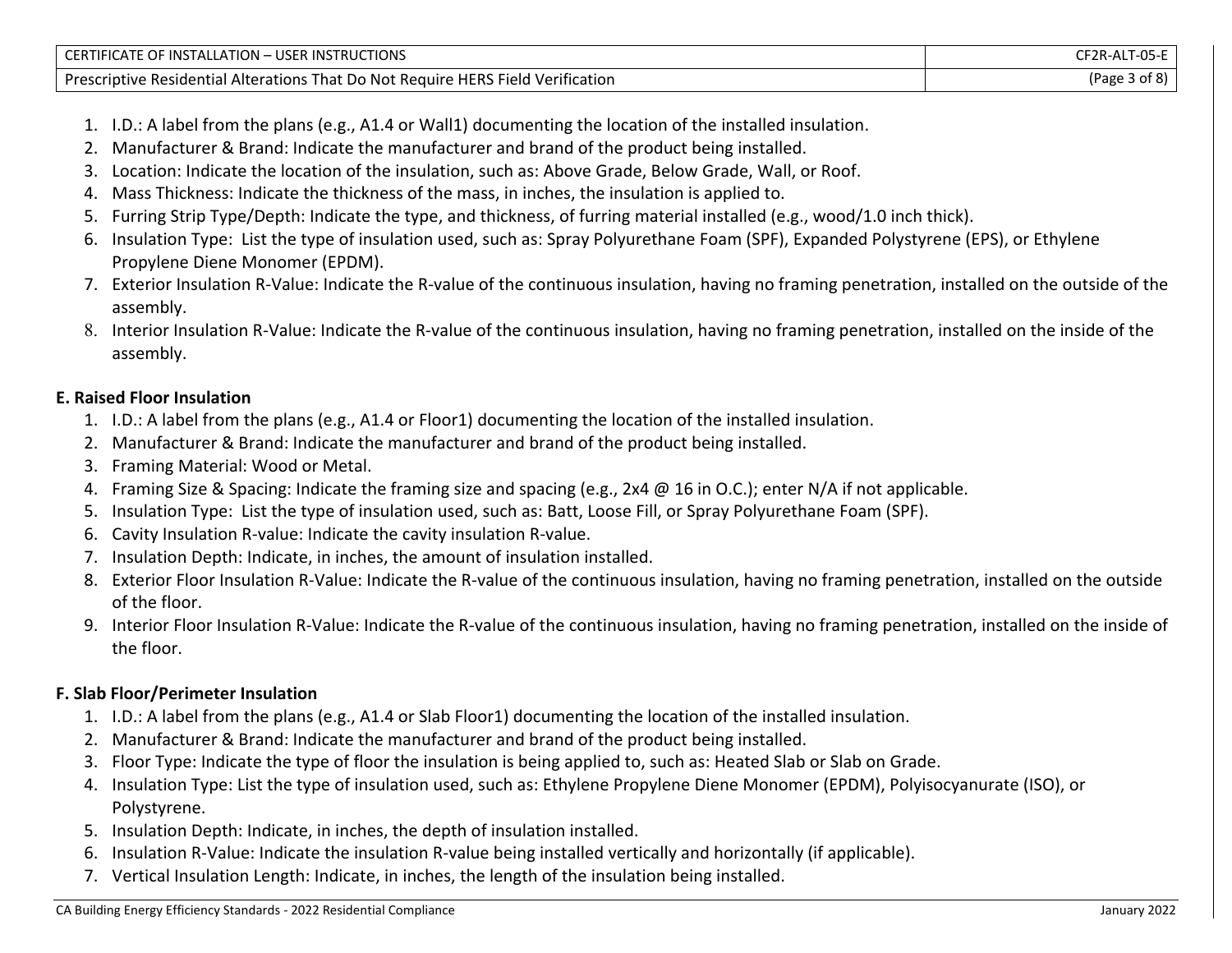| <b>TIONS</b><br><b>CERTIF</b><br><b>JSER</b><br><b>INSTALLATION -</b><br>0F<br><u>NSTRUL ו</u> P<br>-10<br>$\Lambda$ All                                  | $\sim$ $\sim$<br>. 11T |
|-----------------------------------------------------------------------------------------------------------------------------------------------------------|------------------------|
| Verification<br>$\epsilon$ HERS .<br>Presc<br>$\sim$ Field $\sim$<br>e Residential Alterations That I<br><b>Require</b><br>TIO Not<br>'IDTIV <del>F</del> | Page                   |

8. Horizontal Insulation Length: Indicate, in feet, the length of the insulation being installed from the outside edge of the vertical insulation to the center of the slab.

#### **G. Radiant Barrier**

- 1. Brand Name and Product Number: Indicate the brand name and product number of the product used.
- 2. Installation Type: Indicate the installation type from the following list:
	- i. Attached to underside of roof deck;
	- ii. Attached to bottom of truss/rafters;
	- iii. Attached between truss/rafters;
	- iv. Draped over top of truss/rafters;
	- v. Attached to underside of roof deck with air space; or
	- vi. Attached to underside of roof deck with baffle.

NOTE: One of these six installation methods must be used; no other methods are allowed.

3. Total Attic Area (ft<sup>2</sup>): Provide the total attic area over conditioned space. When determining the total attic area, the area over unconditioned spaces such as garage is included when the attic spaces are connected. At least one square foot of net free venting area is required for each 300 square feet of attic (1:300).

## **H. Required Vent Area**

- 1. Combined net free area (NFA) of installed upper and lower vents (in<sup>2</sup>): Indicate the total combined NFA of installed upper and lower vents in square inches.
- 2. Minimum required combined net free area (NFA) of upper and lower vents (in<sup>2</sup>): Total attic area divided by 300 and multiplied by 144.
- 3. Net free area (NFA) of installed upper vents (in<sup>2</sup>): Indicate the total NFA of installed upper vents in square inches.
- 4. Minimum required net free area (NFA) of upper vents (in<sup>2</sup>): Table H item 1 (combined NFA of installed upper and lower vents) multiplied by 0.3.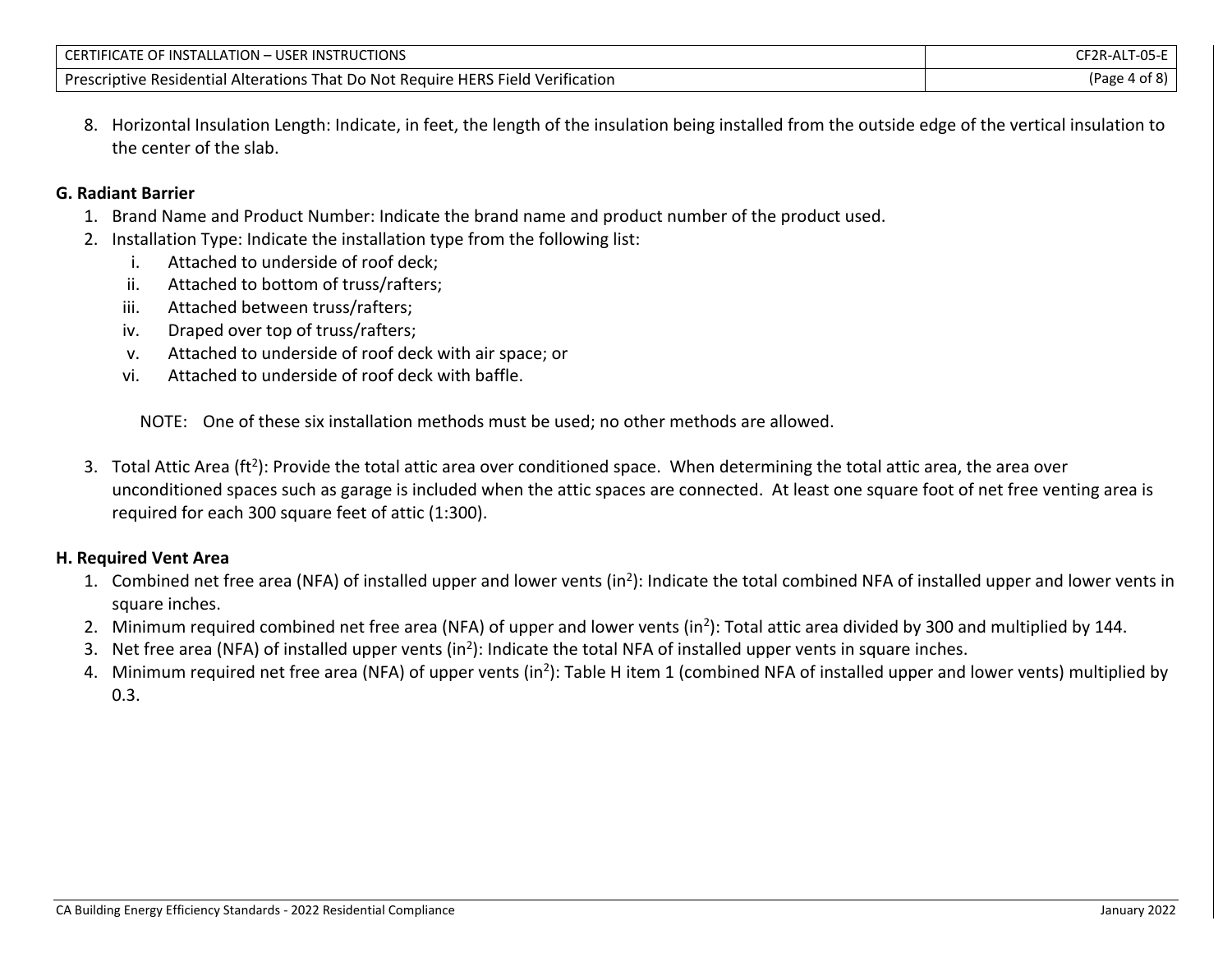| <b>USER INSTRUCTIONS</b>                                                         | ALT-05-         |
|----------------------------------------------------------------------------------|-----------------|
| CERTIFICATE OF INSTALLATION -                                                    | <b>F2R-AL,</b>  |
| Prescriptive Residential Alterations That Do Not Require HERS Field Verification | of 8<br>(Page . |

## **I. Roofing Products (Cool Roof) Installation Information**

- 1. Roof Pitch: Indicate whether the roof pitch is less than 2:12 or greater than or equal to 2:12
- 2. CRRC Product ID Number: If a cool roof is installed, obtain the Product ID Number from the Cool Roof Rating Council's (CRRC) product packaging label or [rated products directory](https://coolroofs.org/directory/roof) .
- 3. Product Type: Indicate the product type being used.
- 4. CRRC Listed Aged Solar Reflectance: State whether the 3-year aged solar reflectance value of the product used is listed on the Cool Roof Rating Council's (CRRC) product packaging label or [rated products directory](https://coolroofs.org/directory/roof)—Yes or No.
- 5. Installed Initial Solar Reflectance: Indicate the initial solar reflectance value of the product used; obtained from the Cool Roof Rating Council's (CRRC) product packaging label or [rated products directory.](https://coolroofs.org/directory/roof)
- 6. Aged Solar Reflectance: Indicate the aged solar reflectance value of the product used; obtained from the CRRC product packaging label or rated product directory.
	- NOTE: If the 3-year aged value is not available then use the equation in Section 110.8(i)2 of the Energy Standards to calculate an aged solar reflectance. One can also use the "Calculated Aged Solar Reflectance" from the Solar Reflectance Index (SRI) Calculator" available at the [California Energy Commission's website](https://www.energy.ca.gov/rules-and-regulations/building-energy-efficiency).
- 7. Thermal Emittance: Indicate the thermal emittance value of the product used; obtained from the Cool Roof Rating Council's (CRRC) product packaging label or [rated products directory.](https://coolroofs.org/directory/roof) This can be either the initial or aged value.
- 8. Solar Reflectance Index (SRI): If applicable, obtain the value of the product used from the [Cool Roof Rating Council's \(](https://coolroofs.org/directory/roof)CRRC) rated products [directory](https://coolroofs.org/directory/roof), or the "Solar Reflectance Index (SRI) Calculator" available at the [California Energy Commission's website](https://www.energy.ca.gov/rules-and-regulations/building-energy-efficiency).

## **J. Radiant Barrier and Attic Ventilation – Additional Requirements**

This section contains additional requirements for Radiant Barriers, Lower Vents, Upper Vents, and Vent Area.

## **K. Roofing Products (Cool Roof) – Additional Requirements**

This section contains additional requirements for Roofing Products. Other exceptions apply for additions and/or alterations.

## **L. Fenestration/Glazing**

- 1. Tag/ID: The labeling format used in the plans ensure each unique type is used consistently throughout the plan set (elevations, finish schedules, etc.) to identify each matching fenestration product, such as: Window-1, Skylight-1 etc. It should also be consistently used on the other compliance documents.
- 2. Manufacturer/Brand: Provide the manufacturer and brand name which identifies the fenestration product being installed.
- 3. Fenestration Area (ft<sup>2</sup>): Indicate the total installed surface area in square feet (ft<sup>2</sup>) of the fenestration.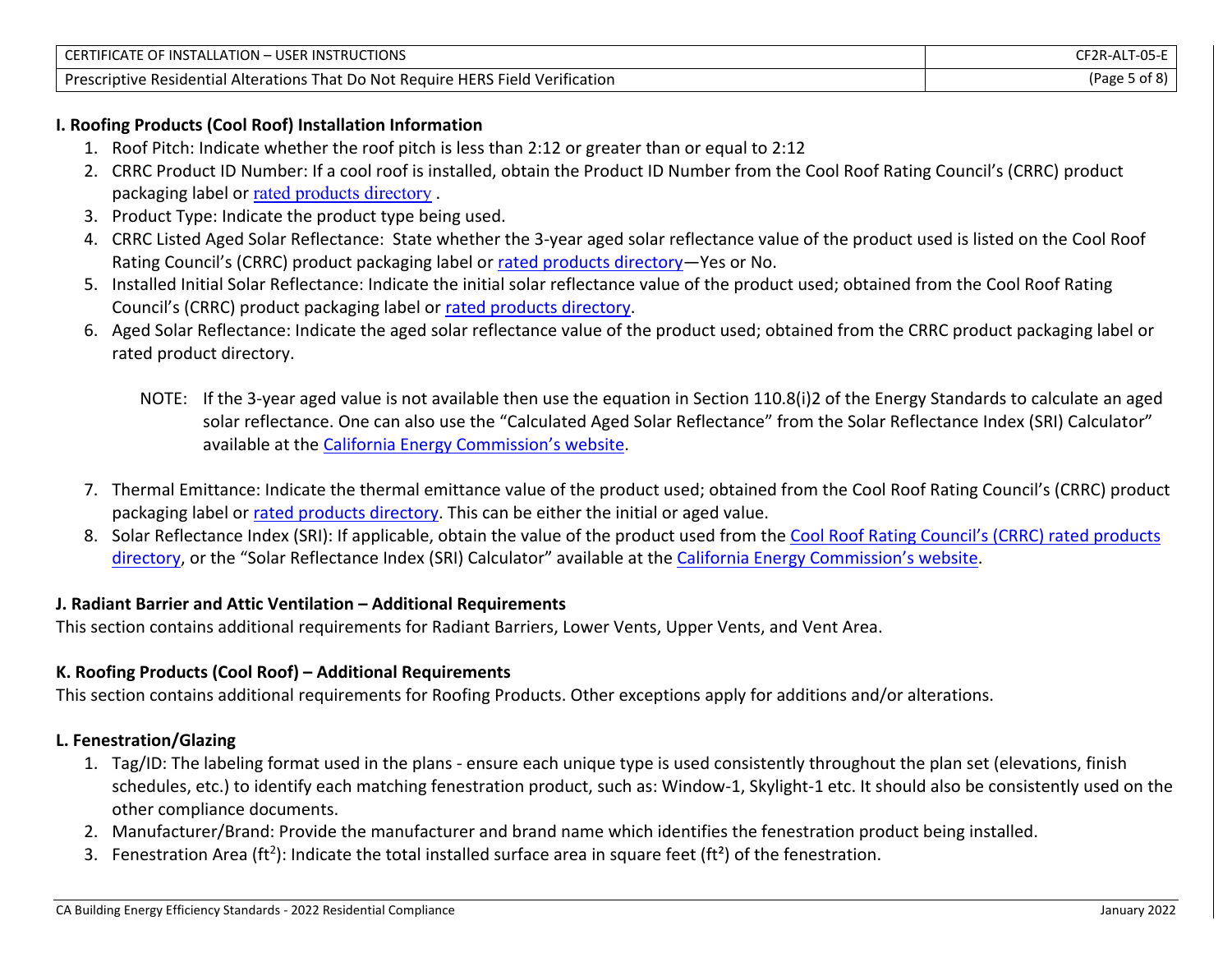| <b>USER INSTRUCTIONS</b><br>E OF INSTALLATION – I<br><b>CERTIFICATE</b>          | T-05-<br><b>F2R-ALI</b> |
|----------------------------------------------------------------------------------|-------------------------|
| Prescriptive Residential Alterations That Do Not Require HERS Field Verification | (Page 6 of 8)           |

- 4. Orientation: Indicate the orientation of the same like fenestration. Use different lines if the orientation of the same fenestration varies. Enter N, S, E, or W.
- 5. Chromogenic: Is the glazing product chromogenic? Yes or No
- 6. U-factor: Indicate the specified U-factor of the fenestration product(s) being installed. Do not mix different types on the same line.
- 7. U-factor Source: National Fenestration Rating Council (NFRC), California Energy Commission (CEC) Default, NA6 Alternative, or Areaweighted Average Worksheet (ENV-02). Enter the appropriate temporary label certificate identified as NFRC, CEC Default, NA6, or Areaweighted Average Worksheet (ENV-02). All windows installed must have a label certificate which identifies the window's efficiencies. NFRC rated products have a temporary label that can be looked up in the [NFRC product directory](https://search.nfrc.org/search/Searchdefault.aspx) at..
- 8. SHGC: Indicate the specified solar heat gain coefficient (SHGC) of the fenestration product(s) being installed. Do not mix different types on the same line.
- 9. SHGC Source: National Fenestration Rating Council (NFRC), California Energy Commissioner (CEC) Default, NA6 Alternative, or Areaweighted Average Worksheet (ENV-02). Enter the appropriate temporary label certificate identified as NFRC, CEC Default, NA6, or Areaweighted Average Worksheet (ENV-02). All windows installed must have a label certificate which identifies the window's efficiencies. NFRC rated products have a temporary label that can be looked up in the [NFRC product directory](https://search.nfrc.org/search/Searchdefault.aspx) at.
- 10. Fenestration Type: Provide a description of the window type, for instance, the frame material, coatings, whether it is operable or fixed.
- 11. Exterior Shading Devices: If exterior shading devices are installed in conjunction with fenestration then indicate the type used (e.g., sunscreens, vertical roller or shades, retractable or drop arm or operable awnings, or roll down blinds or slats); or if an overhang is, or will be, installed.
- 12. Comments/Special Features: Additional information for the field inspector.

# **M. Fenestration/Glazing – Additional Requirements**

This section contains additional requirements for Fenestration/Glazing.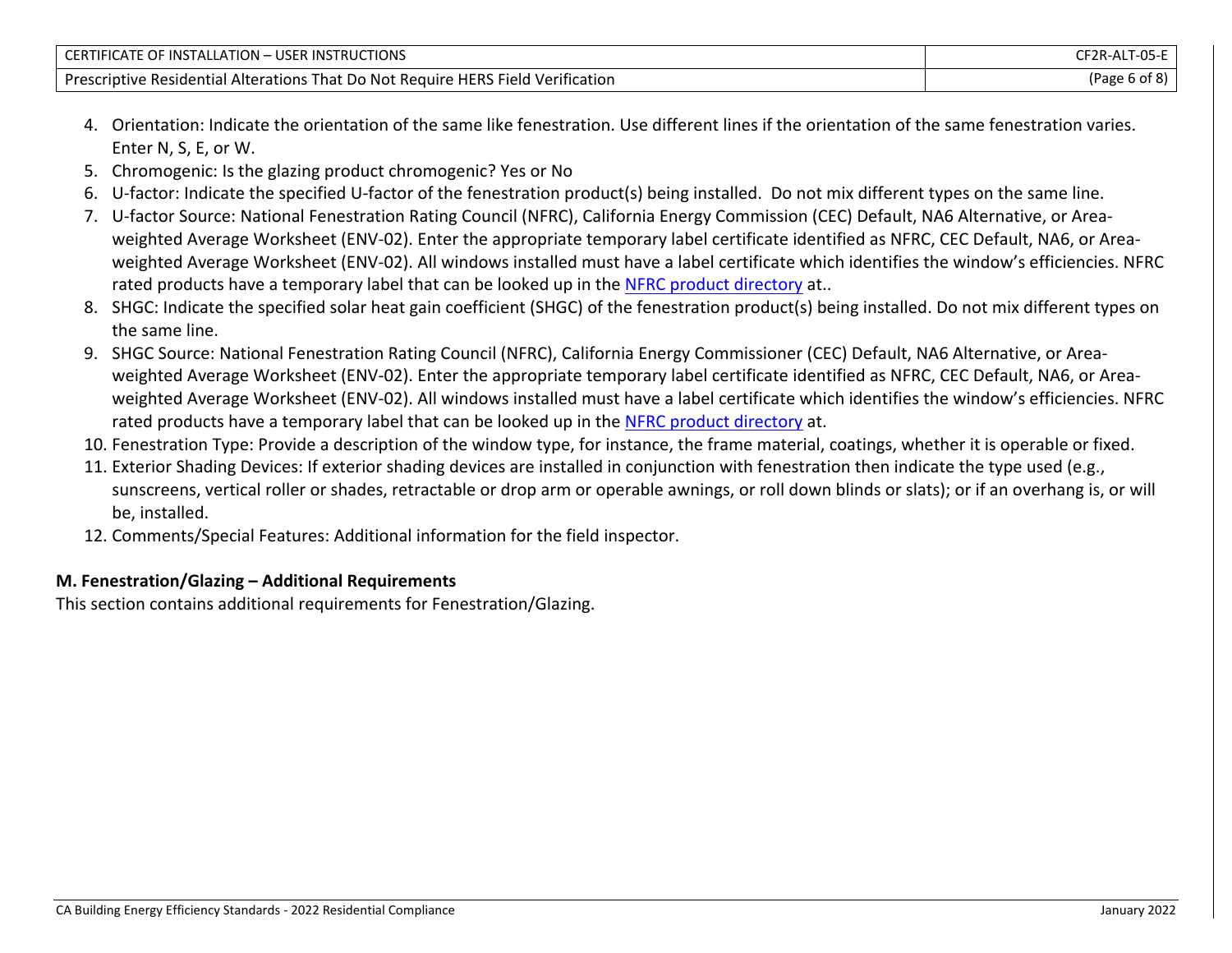| <b>USER INSTRUCTIONS</b><br>CERTIFICATE OF INSTALLATION $-$                      | CF2R-ALT-05-i |
|----------------------------------------------------------------------------------|---------------|
| Prescriptive Residential Alterations That Do Not Require HERS Field Verification | of 8<br>(Page |

## **N. Space Conditioning (SC) Systems – Heating/Cooling**

Requirements of the Standards apply to a heating and cooling system alteration based on the type of alteration and the system type (Section 150.2(b)1). A completely new system will meet all mandatory and prescriptive requirements, which vary by climate zone (based on Section 150.2(b)1C).

When parts of a system are replaced, it may trigger some of the same requirements that apply to new systems and duct alterations. A Certificate of Compliance for Alterations to Space Conditioning Systems (CF1R-ALT-02) is required for each dwelling unit with a space conditioning system alteration.

- 1. SC System Identification or Name: Name of the space conditioning (SC) system or any other identifying name.
- 2. SC System Location or Area Served: Zone, or area, served by the space conditioning (SC) system.
- 3. Exemption from HERS Verification: Section 150.2(b)1E
	- a. Space Conditioning (SC) System was not altered.
	- b. Duct systems with less than 25 linear feet in unconditioned spaces as determined by visual inspection.
	- c. Existing duct systems constructed, insulated, or sealed with asbestos.
	- d. Duct systems that have been documented to have been previously sealed as confirmed through field verification and diagnostic testing in accordance with procedures in the Reference Appendices, Residential Appendix, RA3.1.

## **O. Installed Water Heating System**

Water heating compliance for an alteration is described in Section 150.2(b)1H.

## Options:

- 1. Gas or propane water heating system; or
- 2. A single heat pump water heater. The storage tank shall not be located outdoors and shall be placed on an incompressible, rigid insulated surface with a minimum thermal resistance of R-10. The water heater shall be installed with a communication interface that meets either the requirements of Section 110.12(a) or has a ANSI/CTA-2045-B communication port; or
- 3. A single heat pump water heater that meets the requirements of NEEA Advanced Water Heater Specification Tier 3 or higher; or
- 4. If no natural gas is connected to the existing water heater location, a consumer electric water heater
- NOTE: If the proposed installation does not meet the requirements allowed specifically for alterations, then use the computer performance approach to show compliance.
- 1. Is natural gas connected to the existing water heater? Yes or No.
- 2. Water Heating System Identification or Name: Name of the Water Heating System or any other identifying name.